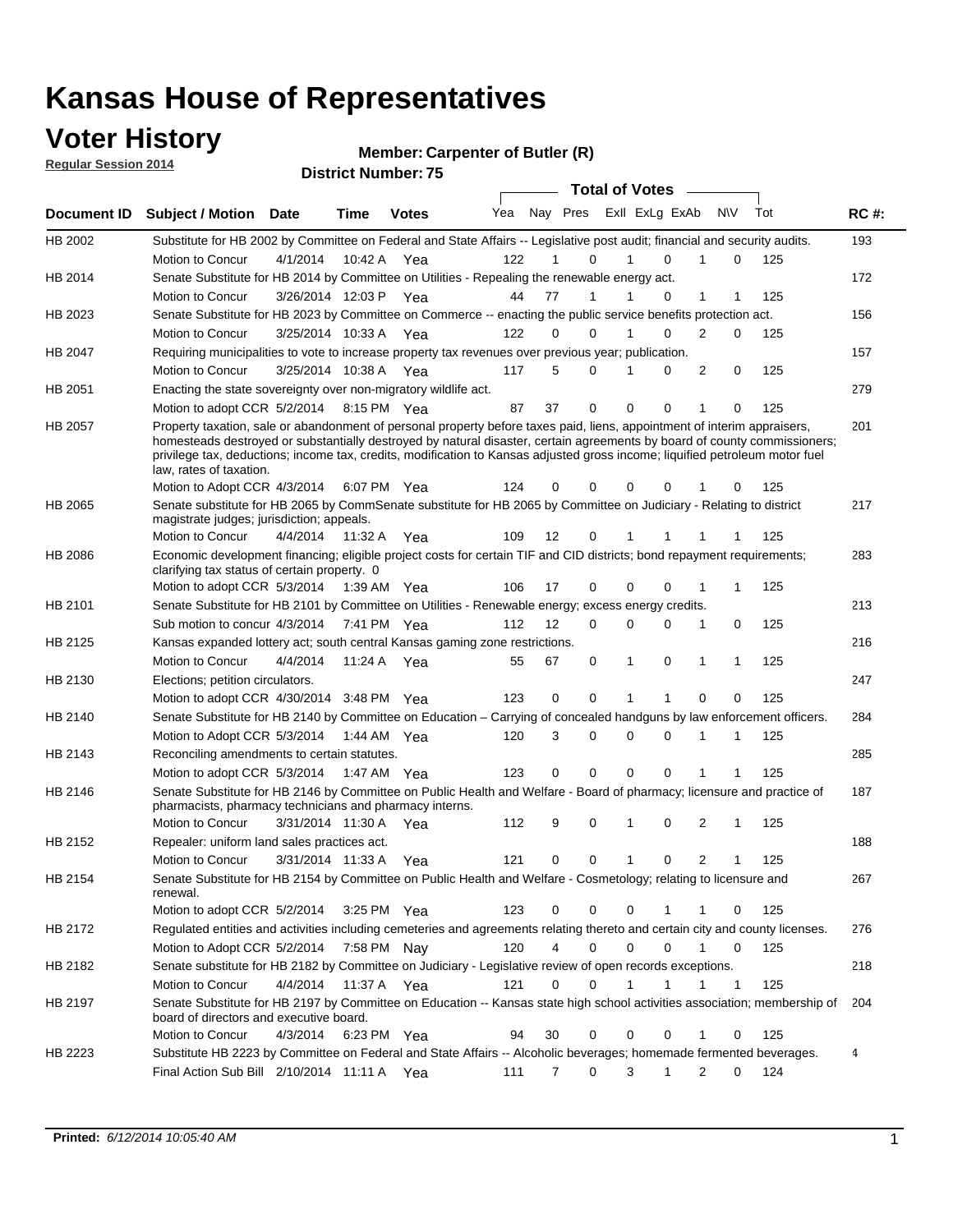| <b>Voter History</b><br><b>Regular Session 2014</b> |                                                                                                                                                                                                                                                                                                                                                                                                                                                                                                                                                                                                                                                                                                                                                                                                                                                                                                     |                       |         | Member: Carpenter of Butler (R) |            |         |                                |          |                          |                                                   |                      |            |             |
|-----------------------------------------------------|-----------------------------------------------------------------------------------------------------------------------------------------------------------------------------------------------------------------------------------------------------------------------------------------------------------------------------------------------------------------------------------------------------------------------------------------------------------------------------------------------------------------------------------------------------------------------------------------------------------------------------------------------------------------------------------------------------------------------------------------------------------------------------------------------------------------------------------------------------------------------------------------------------|-----------------------|---------|---------------------------------|------------|---------|--------------------------------|----------|--------------------------|---------------------------------------------------|----------------------|------------|-------------|
|                                                     |                                                                                                                                                                                                                                                                                                                                                                                                                                                                                                                                                                                                                                                                                                                                                                                                                                                                                                     |                       |         | <b>District Number: 75</b>      |            |         |                                |          | <b>Total of Votes</b>    |                                                   |                      |            |             |
| Document ID                                         | <b>Subject / Motion Date</b>                                                                                                                                                                                                                                                                                                                                                                                                                                                                                                                                                                                                                                                                                                                                                                                                                                                                        |                       | Time    | <b>Votes</b>                    | Yea        |         | Nay Pres                       |          | Exll ExLg ExAb           |                                                   | <b>NV</b>            | Tot        | <b>RC#:</b> |
| HB 2223                                             | Substitute for HB 2223 by Committee on Federal and State Affairs—Alcoholic beverages; homemade fermented beverages;<br>microbrewery gallonage expanded; liquor license length of citizenship.                                                                                                                                                                                                                                                                                                                                                                                                                                                                                                                                                                                                                                                                                                       |                       |         |                                 |            |         |                                |          |                          |                                                   |                      |            | 205         |
| HB 2231                                             | Motion to Concur<br>Senate Substitute for Substitute for HB 2231 by Committee on Ways and Means - Appropriations for FY 2014, FY 2015, FY<br>2016, FY 2017 and FY 2018 for various state agencies; capital improvement projects; claims against the state.<br>Motion to adopt CCR 5/2/2014                                                                                                                                                                                                                                                                                                                                                                                                                                                                                                                                                                                                          | 4/3/2014              |         | 6:27 PM Yea<br>9:48 PM Yea      | 115<br>70  | 54      | 9<br>$\Omega$                  | $\Omega$ | $\mathbf{0}$<br>$\Omega$ | $\mathbf{0}$<br>1<br>$\Omega$<br>1                | $\Omega$<br>$\Omega$ | 125<br>125 | 282         |
| HB 2246                                             | Substitute for HB 2246 by Committee on Commerce, Labor and Economic Development - Peer review for certain licensed<br>technical professions.                                                                                                                                                                                                                                                                                                                                                                                                                                                                                                                                                                                                                                                                                                                                                        |                       |         |                                 |            |         |                                |          |                          |                                                   |                      |            | 38          |
| HB 2246                                             | <b>EFA Sub Bill</b><br>Substitute for HB 2246 by Committee on Commerce, Labor and Economic Development - Peer review for certain licensed<br>technical professions.                                                                                                                                                                                                                                                                                                                                                                                                                                                                                                                                                                                                                                                                                                                                 | 2/21/2014 1:34 PM Yea |         |                                 | 120        |         | $\Omega$<br>$\Omega$           |          | 1                        | $\Omega$<br>$\overline{2}$                        |                      | 124        | 260         |
| <b>HB 2272</b>                                      | Motion to Concur<br>Kansas expanded lottery act; southeast Kansas gaming zone; privilege fee and investment threshold amount reduced.<br>Motion to Concur                                                                                                                                                                                                                                                                                                                                                                                                                                                                                                                                                                                                                                                                                                                                           | 5/2/2014<br>4/2/2014  | 11:40 A | Yea<br>4:18 PM Nav              | 124<br>84  | 36      | 0<br>$\Omega$<br>$\Omega$      |          | 0<br>1<br>0              | $\mathbf 0$<br>$\mathbf{0}$<br>1                  | 0<br>4               | 125<br>125 | 200         |
| HB 2296                                             | Campaign finance; permitted uses of campaign funds; increased exemption amount for certain candidates; contributor<br>information; lobbyist filings.                                                                                                                                                                                                                                                                                                                                                                                                                                                                                                                                                                                                                                                                                                                                                |                       |         |                                 |            |         |                                |          |                          |                                                   |                      |            | 248         |
| HB 2296                                             | Motion to adopt CCR 4/30/2014 3:53 PM Yea<br>Campaign finance; permitted uses of campaign funds; increased exemption amount for certain candidates; contributor<br>information; lobbyist filings.<br>Motion to Override                                                                                                                                                                                                                                                                                                                                                                                                                                                                                                                                                                                                                                                                             | 5/30/2014 10:24 A     |         | Yea                             | 119<br>96  |         | $\Omega$<br>4<br>5<br>$\Omega$ |          | 1<br>0                   | $\Omega$<br>$\Omega$<br>$\Omega$                  | 0<br>24              | 125<br>125 | 287         |
| HB 2298                                             | Veto<br>Senate Sub for HB 2298 by Committee on Judiciary - Uniform controlled substances act. Senate Sub for HB 2298 by<br>Committee on Judiciary - Uniform controlled substances act.                                                                                                                                                                                                                                                                                                                                                                                                                                                                                                                                                                                                                                                                                                              |                       |         |                                 |            |         |                                |          |                          |                                                   |                      |            | 209         |
| HB 2303                                             | <b>Motion to Concur</b><br>Relating to driver's license fees; driving under the influence equipment fund.<br>Motion to adopt CCR 1/22/2014 11:45 A                                                                                                                                                                                                                                                                                                                                                                                                                                                                                                                                                                                                                                                                                                                                                  | 4/3/2014              |         | 6:40 PM Yea<br>Nav              | 123<br>109 | 1<br>11 | $\Omega$<br>$\mathbf 0$        |          | 0<br>$\mathbf{1}$        | $\mathbf 0$<br>1<br>$\mathbf 0$<br>$\overline{4}$ | 0<br>$\mathbf 0$     | 125<br>125 | 1           |
| HB 2312                                             | Local governments; investment of idle funds; changes.<br>Motion to Concur                                                                                                                                                                                                                                                                                                                                                                                                                                                                                                                                                                                                                                                                                                                                                                                                                           | 5/1/2014              |         | 4:31 PM Yea                     | 123        |         | $\overline{2}$<br>$\Omega$     |          | $\Omega$                 | $\Omega$<br>$\mathbf 0$                           | $\mathbf 0$          | 125        | 253         |
| HB 2338                                             | Substitute for HB 2338 by Committee on Ways and Means - Judicial branch; supplemental appropriation for fiscal year 2015,<br>judiciary operations; increasing various docket fees and creating new docket fees; annually, allowing the allocation of a budget<br>for each judicial district court operations, chief judge would have the authority to expend funds as necessary to carry out the<br>functions of such district if such chief judge elected to do so, including establishing what court personnel are necessary and<br>their compensation; district court judges in judicial district elect chief judge and court of appeals judges elect chief judge of the<br>court of appeals; district judge and district magistrate judge vacancies; statutory authority for longevity bonus for judicial<br>branch employees repealed; nonseverability clause.<br>Motion to Adopt CCR 4/4/2014 |                       |         | 7:17 PM Yea                     | 66         | 57      |                                |          | 0                        | 0<br>2                                            | 0                    | 125        | 229         |
| HB 2378                                             | Senate Substitute for HB 2378 by Committee on Assessment and Taxation - Providing sales tax exemption for sales of certain 189<br>machinery and equipment used for surface mining activities.                                                                                                                                                                                                                                                                                                                                                                                                                                                                                                                                                                                                                                                                                                       |                       |         |                                 |            |         |                                |          |                          |                                                   |                      |            |             |

3/31/2014 Motion to Concur Yea 125 11:35 A 117 4 0 0 21 1 Senate Substitute for HB 2389 by Committee on Judiciary - Crimes and criminal procedure; mistreatment of a dependent adult 277 Motion to Adopt CCR 5/2/2014 8:05 PM Yea 123 1 0 0 0 1 0 125 HB 2389 or an elder person; RICO; warrants; discharge of certain persons; appeals. 28 2/21/2014 Final Action Yea 124 11:13 A 120 1 0 0 20 1 HB 2398 Relating to the Kansas revised limited liability company act.

|         | Amended                                                                           |           | .       |     | $-$ |    |  |          |  |     |     |
|---------|-----------------------------------------------------------------------------------|-----------|---------|-----|-----|----|--|----------|--|-----|-----|
| HB 2402 | National day of the cowboy.                                                       |           |         |     |     |    |  |          |  |     | 163 |
|         | <b>Final Action</b>                                                               | 3/26/2014 | 10:55 A | Nav | 116 |    |  | $\Omega$ |  | 125 |     |
| HB 2417 | Expansion of rural opportunity zones.                                             |           |         |     |     |    |  |          |  |     | 61  |
|         | <b>Final Action</b><br>Amended                                                    | 2/27/2014 | 10:16 A | Yea | 104 | 19 |  | $\Omega$ |  | 124 |     |
| HB 2418 | Adult care home licensure act; removal of outdated rule and regulation reference. |           |         |     |     |    |  |          |  |     |     |
|         | <b>Final Action</b>                                                               | 2/12/2014 | 11:20 A | Yea | 121 |    |  |          |  | 124 |     |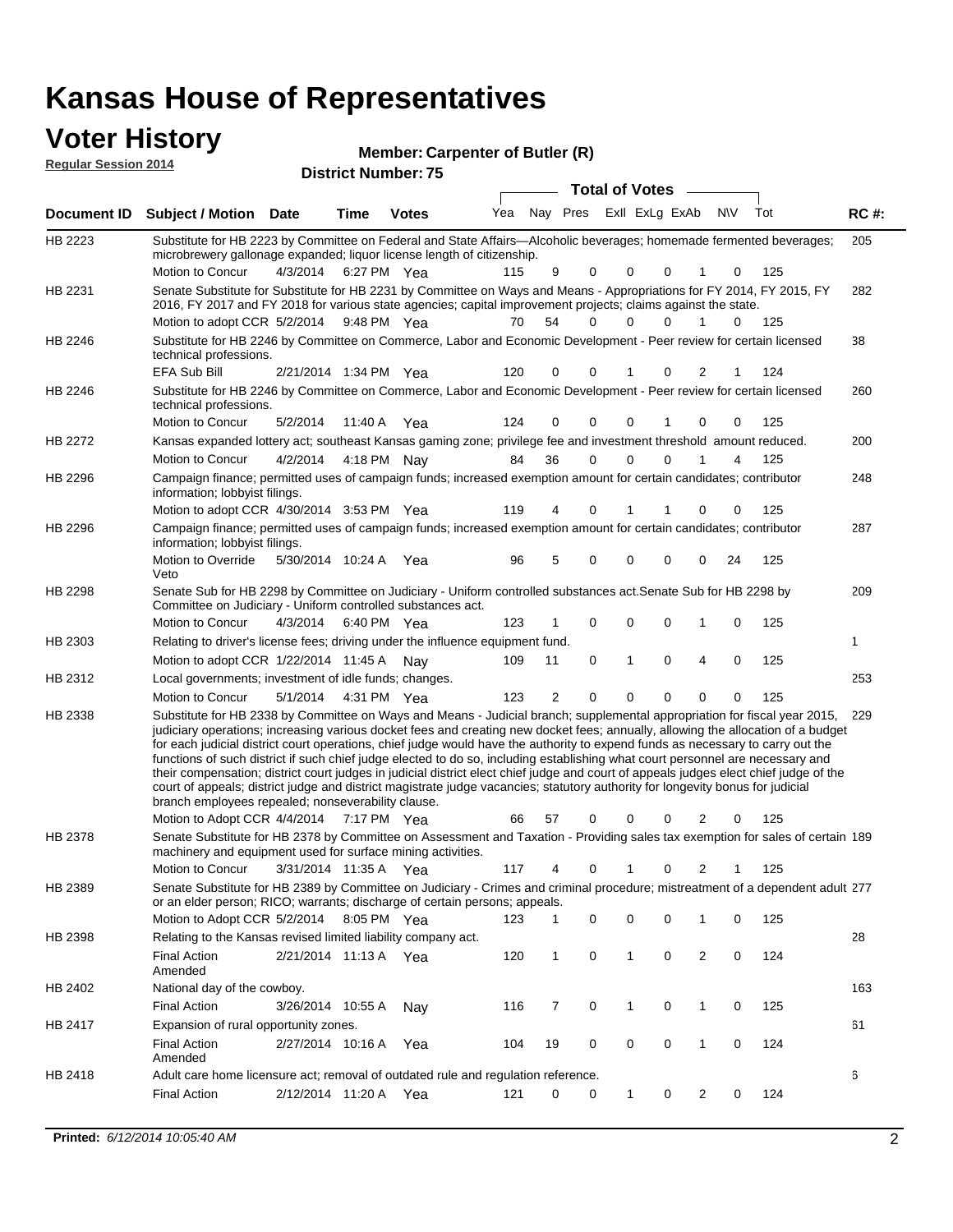### **Voter History**

**Regular Session 2014**

#### **Member: Carpenter of Butler (R)**

|             |                                                                                                                                                                                                                                                                                                                                                      |                       |         |              |     |          |             | <b>Total of Votes</b> |             |                |              |     |             |
|-------------|------------------------------------------------------------------------------------------------------------------------------------------------------------------------------------------------------------------------------------------------------------------------------------------------------------------------------------------------------|-----------------------|---------|--------------|-----|----------|-------------|-----------------------|-------------|----------------|--------------|-----|-------------|
| Document ID | <b>Subject / Motion</b>                                                                                                                                                                                                                                                                                                                              | Date                  | Time    | <b>Votes</b> | Yea | Nay Pres |             | Exll ExLg ExAb        |             |                | N\V          | Tot | <b>RC#:</b> |
| HB 2418     | Kansas department for aging and disability services; adult care homes                                                                                                                                                                                                                                                                                |                       |         |              |     |          |             |                       |             |                |              |     | 221         |
|             | Motion to Concur                                                                                                                                                                                                                                                                                                                                     | 4/4/2014              | 11:49 A | Yea          | 122 | 0        | 0           | 1                     | 1           | 1              | 0            | 125 |             |
| HB 2419     | City annexation; fire district territory; detachment.                                                                                                                                                                                                                                                                                                |                       |         |              |     |          |             |                       |             |                |              |     | 120         |
|             | <b>Final Action</b>                                                                                                                                                                                                                                                                                                                                  | 3/17/2014 11:19 A     |         | Yea          | 122 | 0        | 0           | 0                     | $\mathbf 0$ | 2              | 1            | 125 |             |
| HB 2419     | City annexation; fire district territory; detachment.                                                                                                                                                                                                                                                                                                |                       |         |              |     |          |             |                       |             |                |              |     | 196         |
|             | Motion to Concur                                                                                                                                                                                                                                                                                                                                     | 4/2/2014              | 10:32 A | Yea          | 122 | 0        | 0           | 0                     | $\mathbf 0$ | 2              | 1            | 125 |             |
| HB 2420     | School crossing quards.                                                                                                                                                                                                                                                                                                                              |                       |         |              |     |          |             |                       |             |                |              |     | 5           |
|             | <b>Final Action</b><br>Amended                                                                                                                                                                                                                                                                                                                       | 2/10/2014 11:12 A     |         | Yea          | 118 | 0        | 0           | 3                     | 1           | 2              | 0            | 124 |             |
| HB 2420     | School crossing guards.                                                                                                                                                                                                                                                                                                                              |                       |         |              |     |          |             |                       |             |                |              |     | 197         |
|             | Motion to Concur                                                                                                                                                                                                                                                                                                                                     | 4/2/2014              | 10:34 A | Yea          | 123 | 0        | 0           | 0                     | 0           | 2              | $\mathbf 0$  | 125 |             |
| HB 2422     | Defining watercraft for purposes of taxation.                                                                                                                                                                                                                                                                                                        |                       |         |              |     |          |             |                       |             |                |              |     | 14          |
|             | <b>Final Action</b><br>Amended                                                                                                                                                                                                                                                                                                                       | 2/14/2014 11:13 A     |         | Yea          | 118 | 0        | 0           | 2                     | 0           | 4              | 0            | 124 |             |
| HB 2424     | Robert G. (Bob) Bethell interchange.                                                                                                                                                                                                                                                                                                                 |                       |         |              |     |          |             |                       |             |                |              |     | 85          |
|             | EFA Sub Bill                                                                                                                                                                                                                                                                                                                                         | 2/27/2014 4:03 PM Yea |         |              | 119 | 4        | 0           | 0                     | $\mathbf 0$ | 1              | $\mathbf 0$  | 124 |             |
| HB 2424     | Substitute for HB 2424 by Committee on Transportation - Designating the Robert G. (Bob) Bethell interchange; the SGT David 190<br>Enzbrenner memorial highway; t the Pack S Clair highway; the ancient Indian traders trail; the Harper county veterans<br>memorial highway; the Bonnie Huy memorial highway; the Bonnie Sharp memorial interchange. |                       |         |              |     |          |             |                       |             |                |              |     |             |
|             | Motion to Concur                                                                                                                                                                                                                                                                                                                                     | 3/31/2014 11:37 A Yea |         |              | 117 | 3        | $\Omega$    | 1                     | 0           | 2              | 2            | 125 |             |
| HB 2429     | Making the water conservation program part of and supplemental to the Kansas water appropriation act.                                                                                                                                                                                                                                                |                       |         |              |     |          |             |                       |             |                |              |     | 7           |
|             | <b>Final Action</b><br>Amended                                                                                                                                                                                                                                                                                                                       | 2/12/2014 11:22 A     |         | Yea          | 121 | $\Omega$ | 0           | 1                     | $\mathbf 0$ | 2              | 0            | 124 |             |
| HB 2430     | Promoting employment across Kansas act; benefits.                                                                                                                                                                                                                                                                                                    |                       |         |              |     |          |             |                       |             |                |              |     | 90          |
|             | <b>EFA Sub Bill</b>                                                                                                                                                                                                                                                                                                                                  | 2/27/2014 4:08 PM Yea |         |              | 110 | 13       | 0           | $\Omega$              | $\mathbf 0$ | 1              | $\Omega$     | 124 |             |
| HB 2430     | Substitute for HB 2430 by Committee on Commerce, Labor and Economic Development - Promoting employment across<br>Kansas act; benefits.                                                                                                                                                                                                               |                       |         |              |     |          |             |                       |             |                |              |     | 278         |
|             | Motion to adopt CCR 5/2/2014 8:09 PM Yea                                                                                                                                                                                                                                                                                                             |                       |         |              | 114 | 10       | 0           | 0                     | 0           | 1              | 0            | 125 |             |
| HB 2433     | Relating to the Kansas uniform securities act.                                                                                                                                                                                                                                                                                                       |                       |         |              |     |          |             |                       |             |                |              |     | 62          |
|             | <b>Final Action</b><br>Amended                                                                                                                                                                                                                                                                                                                       | 2/27/2014 10:17 A     |         | - Yea        | 123 | 0        | $\mathbf 0$ | $\mathbf 0$           | $\mathbf 0$ | 1              | $\mathbf 0$  | 124 |             |
| HB 2433     | Relating to the Kansas uniform securities act.                                                                                                                                                                                                                                                                                                       |                       |         |              |     |          |             |                       |             |                |              |     | 243         |
|             | Motion to adopt CCR 4/30/2014 3:27 PM Yea                                                                                                                                                                                                                                                                                                            |                       |         |              | 123 | 0        | 0           |                       |             | 0              | $\Omega$     | 125 |             |
| HB 2436     | Substitute for HB 2436 by Committee on Vision 2020 - Boards of cosmetology and barbering; agreements on inspectors of<br>dual-licensed facilities.                                                                                                                                                                                                   |                       |         |              |     |          |             |                       |             |                |              |     | 19          |
|             | Final Action Sub Bill 2/19/2014 11:32 A                                                                                                                                                                                                                                                                                                              |                       |         | Yea          | 122 | 0        | 0           | 0                     | 0           | 2              | 0            | 124 |             |
| HB 2436     | Substitute for HB 2436 by Committee on Vision 2020 - Boards of cosmetology and barbering; agreements on inspectors of<br>dual-licensed facilities.                                                                                                                                                                                                   |                       |         |              |     |          |             |                       |             |                |              |     | 206         |
|             | Motion to Concur                                                                                                                                                                                                                                                                                                                                     | 4/3/2014              |         | 6:30 PM Yea  | 117 | 7        | 0           | 0                     | 0           | 1              | 0            | 125 |             |
| HB 2440     | Emerging industry investment act; treatment of certain bioscience companies.                                                                                                                                                                                                                                                                         |                       |         |              |     |          |             |                       |             |                |              |     | 39          |
|             | <b>Emergency Final</b><br>Action                                                                                                                                                                                                                                                                                                                     | 2/21/2014 1:36 PM Yea |         |              | 116 | 4        | 0           | 1                     | 0           | $\overline{2}$ | 1            | 124 |             |
| HB 2442     | Escalating penalties for repeat felony evade and elude cases.                                                                                                                                                                                                                                                                                        |                       |         |              |     |          |             |                       |             |                |              |     | 107         |
|             | EFA Sub Bill                                                                                                                                                                                                                                                                                                                                         | 2/27/2014 4:32 PM Yea |         |              | 111 | 12       | 0           | 0                     | $\mathbf 0$ | $\mathbf{1}$   | 0            | 124 |             |
| HB 2444     | Spendthrift trusts.                                                                                                                                                                                                                                                                                                                                  |                       |         |              |     |          |             |                       |             |                |              |     | 36          |
|             | <b>Emergency Final</b><br><b>Action Amend</b>                                                                                                                                                                                                                                                                                                        | 2/21/2014 1:32 PM Yea |         |              | 120 | 0        | 0           | $\mathbf{1}$          | 0           | 2              | $\mathbf{1}$ | 124 |             |
| HB 2444     | Spendthrift trusts.<br>Motion to Concur                                                                                                                                                                                                                                                                                                              | 4/2/2014              | 10:37 A | Yea          | 123 | 0        | 0           | 0                     | 0           | 2              | 0            | 125 | 198         |
|             |                                                                                                                                                                                                                                                                                                                                                      |                       |         |              |     |          |             |                       |             |                |              |     |             |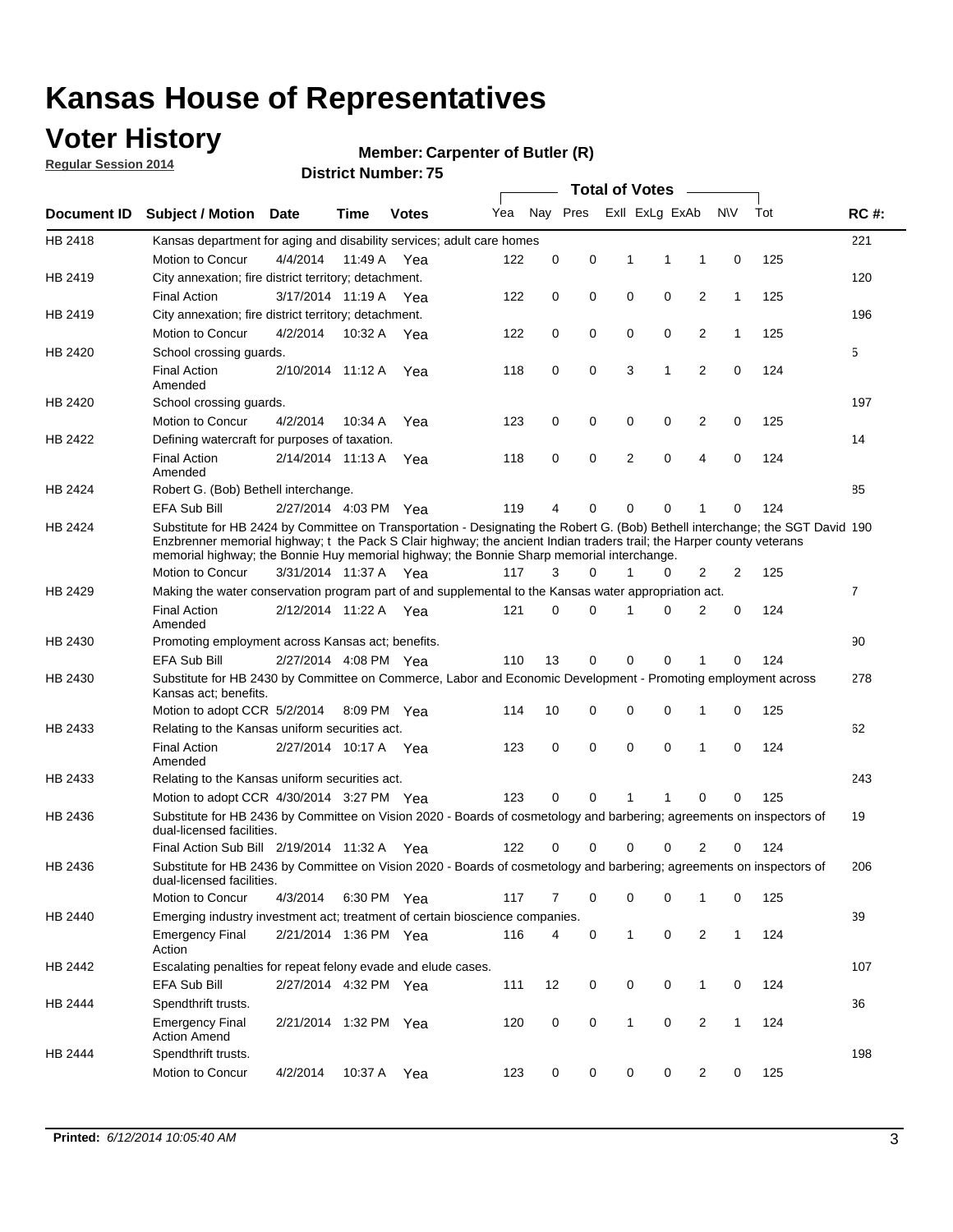#### **Voter History Regular Session 2014**

| Member: Carpenter of Butler (R) |  |
|---------------------------------|--|
|---------------------------------|--|

|         |                                                                                                                                                                                                                                                                                                                                 |                       |      |              |     |          |             | <b>Total of Votes</b> |                |   |                |          |     |             |
|---------|---------------------------------------------------------------------------------------------------------------------------------------------------------------------------------------------------------------------------------------------------------------------------------------------------------------------------------|-----------------------|------|--------------|-----|----------|-------------|-----------------------|----------------|---|----------------|----------|-----|-------------|
|         | Document ID Subject / Motion Date                                                                                                                                                                                                                                                                                               |                       | Time | <b>Votes</b> | Yea | Nay Pres |             |                       | Exll ExLg ExAb |   |                | N\V      | Tot | <b>RC#:</b> |
| HB 2445 | Allowing for criminal discovery materials to be provided to defendant or defendant's counsel.                                                                                                                                                                                                                                   |                       |      |              |     |          |             |                       |                |   |                |          |     | 63          |
|         | <b>Final Action</b><br>Amended                                                                                                                                                                                                                                                                                                  | 2/27/2014 10:19 A     |      | Yea          | 123 | 0        | 0           | $\Omega$              |                | 0 | 1              | 0        | 124 |             |
| HB 2446 | District courts; court trustee operations fund. judicial process; concerning sentencing dispositions, probation and postrelease<br>supervision; concerning expungement of driving under the influence and criminal refusal convictions; concerning trials,<br>conduct of jury after case is submitted.                          |                       |      |              |     |          |             |                       |                |   |                |          |     | 8           |
|         | <b>Final Action</b>                                                                                                                                                                                                                                                                                                             | 2/12/2014 11:23 A     |      | Yea          | 121 | 0        | 0           | 1                     |                | 0 | 2              | 0        | 124 |             |
| HB 2446 | Senate Substitute for HB 2446 by Committee on Judiciary - Courts; allocating moneys from driver's license fees to judicial<br>branch nonjudicial salary adjustment fund; allowing chief justice to authorize expenditures from court trustee operations fund in<br>certain judicial districts; time limits for court decisions. |                       |      |              |     |          |             |                       |                |   |                |          |     | 239         |
|         | Motion to adopt CCR 4/30/2014 3:01 PM Yea                                                                                                                                                                                                                                                                                       |                       |      |              | 121 | 2        | 0           | 1                     |                | 1 | 0              | 0        | 125 |             |
| HB 2447 | Real property; trespass and liability.                                                                                                                                                                                                                                                                                          |                       |      |              |     |          |             |                       |                |   |                |          |     | 29          |
|         | <b>Final Action</b><br>Amended                                                                                                                                                                                                                                                                                                  | 2/21/2014 11:14 A Yea |      |              | 119 | 2        | 0           | 1                     |                | 0 | $\overline{2}$ | 0        | 124 |             |
| HB 2447 | Real property; trespass and liability.                                                                                                                                                                                                                                                                                          |                       |      |              |     |          |             |                       |                |   |                |          |     | 202         |
|         | Motion to Adopt CCR 4/3/2014                                                                                                                                                                                                                                                                                                    |                       |      | 6:10 PM Yea  | 122 | 2        | 0           | $\mathbf 0$           |                | 0 | 1              | 0        | 125 |             |
| HB 2448 | Interference with judicial process.                                                                                                                                                                                                                                                                                             |                       |      |              |     |          |             |                       |                |   |                |          |     | 30          |
|         | <b>Final Action</b>                                                                                                                                                                                                                                                                                                             | 2/21/2014 11:16 A Yea |      |              | 121 | 0        | 0           | 1                     |                | 0 | $\overline{2}$ | 0        | 124 |             |
| HB 2448 | Senate Substitute for HB 2448 by Committee on Judiciary - Updating provisions relating to the Kansas bureau of<br>investigation's DNA database; amending the crime of interference with                                                                                                                                         |                       |      |              |     |          |             |                       |                |   |                |          |     | 240         |
|         | Motion to adopt CCR 4/30/2014 3:10 PM Yea                                                                                                                                                                                                                                                                                       |                       |      |              | 116 | 7        | 0           | 1                     |                | 1 | 0              | 0        | 125 |             |
| HB 2451 | Electric utilities; creating the electric highway fee.                                                                                                                                                                                                                                                                          |                       |      |              |     |          |             |                       |                |   |                |          |     | 96          |
|         | <b>EFA Sub Bill</b>                                                                                                                                                                                                                                                                                                             | 2/27/2014 4:18 PM Nay |      |              | 64  | 59       | 0           | 0                     |                | 0 | 1              | 0        | 124 |             |
| HB 2451 | Substitute for HB 2451 by Committee on Transportation - Increasing registration fees for electric vehicles.                                                                                                                                                                                                                     |                       |      |              |     |          |             |                       |                |   |                |          |     | 207         |
|         | Motion to Concur                                                                                                                                                                                                                                                                                                                | 4/3/2014              |      | 6:34 PM Yea  | 94  | 30       | 0           | $\Omega$              |                | 0 |                | 0        | 125 |             |
| HB 2452 | Substitute for HB 2452 by Committee on Transportation - Distinctive license plates; donate life, disabled veterans, rotary<br>international, Kansas horse council.                                                                                                                                                              |                       |      |              |     |          |             |                       |                |   |                |          |     | 41          |
|         | <b>EFA Sub Bill</b>                                                                                                                                                                                                                                                                                                             | 2/21/2014 1:39 PM Yea |      |              | 120 | 0        | 0           |                       |                | 0 | 2              |          | 124 |             |
| HB 2452 | Substitute for HB 2452 by Committee on Transportation - Distinctive license plates; donate life, disabled veterans, rotary<br>international, Kansas horse council, motorcycles.                                                                                                                                                 |                       |      |              |     |          |             |                       |                |   |                |          |     | 208         |
|         | Motion to Concur                                                                                                                                                                                                                                                                                                                | 4/3/2014              |      | 6:37 PM Yea  | 123 | 1        | 0           | $\mathbf 0$           |                | 0 | 1              | 0        | 125 |             |
| HB 2453 | Protecting religious freedom regarding marriage.                                                                                                                                                                                                                                                                                |                       |      |              |     |          |             |                       |                |   |                |          |     | 9           |
|         | <b>Final Action</b><br>Amended                                                                                                                                                                                                                                                                                                  | 2/12/2014 11:28 A Yea |      |              | 72  | 49       | $\mathbf 0$ | 1                     |                | 0 | $\overline{2}$ | $\Omega$ | 124 |             |
| HB 2455 | Property tax exemption for certain utility systems located on military installation.                                                                                                                                                                                                                                            |                       |      |              |     |          |             |                       |                |   |                |          |     | 108         |
|         | <b>Emergency Final</b><br><b>Action Amend</b>                                                                                                                                                                                                                                                                                   | 3/6/2014              |      | 11:23 A Yea  | 119 | 1        | 0           | 2                     |                | 1 | 2              | 0        | 125 |             |
| HB 2456 | Property taxation; defining commercial and industrial machinery and equipment; motor vehicles, members of military service<br>and active guard and reservists.                                                                                                                                                                  |                       |      |              |     |          |             |                       |                |   |                |          |     | 49          |
|         | <b>Final Action</b><br>Amended                                                                                                                                                                                                                                                                                                  | 2/26/2014 11:32 A Yea |      |              | 100 | 23       | 0           | 0                     |                | 0 | 1              | 0        | 124 |             |
| HB 2463 | Creating civil liability for acts of terrorism; forfeiture of property related to violations of certain criminal acts.                                                                                                                                                                                                          |                       |      |              |     |          |             |                       |                |   |                |          |     | 50          |
|         | <b>Final Action</b><br>Amended                                                                                                                                                                                                                                                                                                  | 2/26/2014 11:33 A Yea |      |              | 123 | 0        | 0           | 0                     |                | 0 | $\mathbf{1}$   | 0        | 124 |             |
| HB 2463 | Creating civil liability for acts of terrorism; forfeiture of property related to violations of certain criminal acts.                                                                                                                                                                                                          |                       |      |              |     |          |             |                       |                |   |                |          |     | 194         |
|         | Motion to Concur                                                                                                                                                                                                                                                                                                                | 4/1/2014              |      | 10:46 A Yea  | 123 | 0        | 0           | $\mathbf{1}$          |                | 0 | 1              | 0        | 125 |             |
| HB 2464 | Allowing banks, trust companies and savings and loans to claim the expensing deduction for privilege tax filers under the<br>Kansas income tax act.                                                                                                                                                                             |                       |      |              |     |          |             |                       |                |   |                |          |     | 15          |
|         | <b>Final Action</b><br>Amended                                                                                                                                                                                                                                                                                                  | 2/14/2014 11:14 A Yea |      |              | 118 | 0        | 0           | 2                     |                | 0 | 4              | 0        | 124 |             |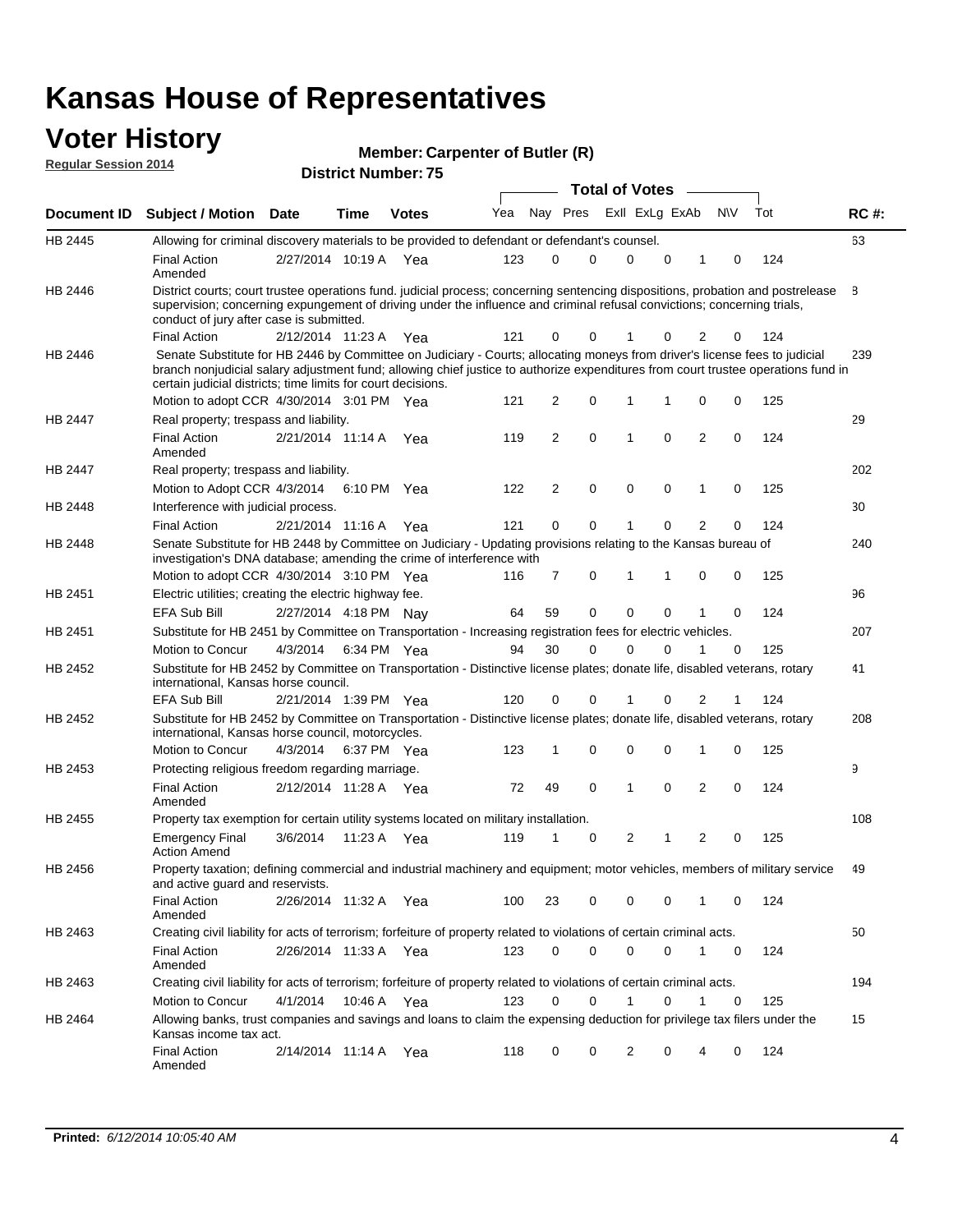### **Voter History**

**Regular Session 2014**

#### **Member: Carpenter of Butler (R)**

|                    |                                                                                                                                                                             |                       |             |              |     |                |          |          | <b>Total of Votes</b> |              |                |             |     |             |
|--------------------|-----------------------------------------------------------------------------------------------------------------------------------------------------------------------------|-----------------------|-------------|--------------|-----|----------------|----------|----------|-----------------------|--------------|----------------|-------------|-----|-------------|
| <b>Document ID</b> | <b>Subject / Motion</b>                                                                                                                                                     | <b>Date</b>           | Time        | <b>Votes</b> | Yea |                | Nay Pres |          | Exll ExLg ExAb        |              |                | <b>NV</b>   | Tot | <b>RC#:</b> |
| HB 2466            | Relating to administrative procedure; judicial review.                                                                                                                      |                       |             |              |     |                |          |          |                       |              |                |             |     | 37          |
|                    | <b>Emergency Final</b><br><b>Action Amend</b>                                                                                                                               | 2/21/2014 1:33 PM Yea |             |              | 118 | $\overline{2}$ |          | 0        | 1                     | 0            | 2              | 1           | 124 |             |
| HB 2470            | Purchasing authority for certain insurance by the state board of regents for state educational institutions.                                                                |                       |             |              |     |                |          |          |                       |              |                |             |     | 16          |
|                    | <b>Final Action</b>                                                                                                                                                         | 2/17/2014 11:20 A Yea |             |              | 120 | $\mathbf 0$    |          | 0        | 3                     | 0            | 1              | 0           | 124 |             |
| HB 2475            | Personal financial literacy program as a requirement for high school graduation.                                                                                            |                       |             |              |     |                |          |          |                       |              |                |             |     | 126         |
|                    | <b>Final Action</b><br>Amended                                                                                                                                              | 3/19/2014 11:22 A Yea |             |              | 110 | 12             |          | 0        | 0                     | 1            | 2              | 0           | 125 |             |
| HB 2478            | Venue for crimes committed with an electronic device.                                                                                                                       |                       |             |              |     |                |          |          |                       |              |                |             |     | 51          |
|                    | <b>Final Action</b>                                                                                                                                                         | 2/26/2014 11:34 A     |             | Yea          | 123 | 0              |          | 0        | $\Omega$              | 0            | 1              | 0           | 124 |             |
| HB 2479            | Removing 2015 sunset provision from law requiring ignition interlock device after first test failure or alcohol or drug-related<br>conviction.                              |                       |             |              |     |                |          |          |                       |              |                |             |     | 115         |
|                    | <b>Final Action</b><br>Amended                                                                                                                                              | 3/14/2014 11:14 A     |             | Yea          | 117 | 0              |          | 0        | 2                     | 1            | 4              | 1           | 125 |             |
| HB 2479            | Removing 2015 sunset provision from law requiring ignition interlock device after first test failure or alcohol or drug-related<br>conviction.                              |                       |             |              |     |                |          |          |                       |              |                |             |     | 210         |
|                    | Motion to Concur                                                                                                                                                            | 4/3/2014              | 6:47 PM Yea |              | 122 | 2              |          | 0        | $\mathbf 0$           | 0            | 1              | 0           | 125 |             |
| HB 2480            | Repealing the review of TeleKansas I.                                                                                                                                       |                       |             |              |     |                |          |          |                       |              |                |             |     | 64          |
|                    | <b>Final Action</b><br>Amended                                                                                                                                              | 2/27/2014 10:20 A Yea |             |              | 123 | 0              |          | 0        | $\mathbf 0$           | 0            | 1              | 0           | 124 |             |
| HB 2480            | Repealing the review of TeleKansas I.                                                                                                                                       |                       |             |              |     |                |          |          |                       |              |                |             |     | 250         |
|                    | Motion to Concur                                                                                                                                                            | 5/1/2014              | 1:54 PM Yea |              | 123 | 1              |          | 0        | 0                     | $\mathbf 0$  | 0              | 1           | 125 |             |
| HB 2482            | Authority of state corporation commission to intervene in court proceedings.                                                                                                |                       |             |              |     |                |          |          |                       |              |                |             |     | 65          |
|                    | <b>Final Action</b><br>Amended                                                                                                                                              | 2/27/2014 10:21 A     |             | Yea          | 121 | 2              |          | 0        | 0                     | 0            | 1              | 0           | 124 |             |
| HB 2482            | Senate Substitute for HB 2482 by Committee on Utilities - Creating the energy efficiency investment act.                                                                    |                       |             |              |     |                |          |          |                       |              |                |             |     | 211         |
|                    | Motion to Concur                                                                                                                                                            | 4/3/2014 7:02 PM Nay  |             |              | 99  | 25             |          | $\Omega$ | $\Omega$              | 0            | 1              | 0           | 125 |             |
| HB 2487            | Construction of electric transmission lines and certificates of public convenience and necessity.                                                                           |                       |             |              |     |                |          |          |                       |              |                |             |     | 66          |
|                    | <b>Final Action</b><br>Amended                                                                                                                                              | 2/27/2014 10:22 A Yea |             |              | 113 | 10             |          | 0        | $\Omega$              | 0            | 1              | 0           | 124 |             |
| HB 2487            | Relating to the powers and duties of the state corporation commission; construction of electric transmission lines and<br>certificates of public convenience and necessity. |                       |             |              |     |                |          |          |                       |              |                |             |     | 254         |
|                    | Sub motion to concur 5/1/2014 4:36 PM Yea                                                                                                                                   |                       |             |              | 117 | 8              |          | 0        | 0                     | $\mathbf 0$  | 0              | 0           | 125 |             |
| HB 2488            | Kansas electric transmission authority and the purpose and composition of the authority.                                                                                    |                       |             |              |     |                |          |          |                       |              |                |             |     | 10          |
|                    | <b>Final Action</b><br>Amended                                                                                                                                              | 2/12/2014 11:30 A Yea |             |              | 108 | 13             |          | 0        | 1                     | 0            | 2              | 0           | 124 |             |
| <b>HB 2488</b>     | Kansas electric transmission authority and the purpose and composition of the authority.                                                                                    |                       |             |              |     |                |          |          |                       |              |                |             |     | 158         |
|                    | Motion to Concur                                                                                                                                                            | 3/25/2014 10:43 A     |             | Yea          | 107 | 15             |          | 0        | $\mathbf 1$           | 0            | 2              | 0           | 125 |             |
| HB 2489            | Legislative review of exceptions to disclosure of public records.                                                                                                           |                       |             |              |     |                |          |          |                       |              |                |             |     | 67          |
|                    | <b>Final Action</b><br>Amended                                                                                                                                              | 2/27/2014 10:23 A Yea |             |              | 122 | $\mathbf{1}$   |          | 0        | $\mathbf 0$           | $\mathbf 0$  | 1              | 0           | 124 |             |
| HB 2490            | Criminal procedure; conduct of jury after case is submitted.                                                                                                                |                       |             |              |     |                |          |          |                       |              |                |             |     | 31          |
|                    | <b>Final Action</b><br>Amended                                                                                                                                              | 2/21/2014 11:17 A Yea |             |              | 121 | 0              |          | 0        | $\mathbf{1}$          | $\mathbf 0$  | $\overline{2}$ | $\mathbf 0$ | 124 |             |
| HB 2490            | Capital murder; attempt; murder in the first degree; sentencing.                                                                                                            |                       |             |              |     |                |          |          |                       |              |                |             |     | 241         |
|                    | Motion to adopt CCR 4/30/2014 3:16 PM Yea                                                                                                                                   |                       |             |              | 123 | 0              |          | 0        | $\mathbf{1}$          | $\mathbf{1}$ | 0              | 0           | 125 |             |
| HB 2491            | Kansas tort claims act; attorney may appear in small claims action.                                                                                                         |                       |             |              |     |                |          |          |                       |              |                |             |     | 20          |
|                    | <b>Final Action</b><br>Amended                                                                                                                                              | 2/19/2014 11:34 A Yea |             |              | 120 | 2              |          | 0        | 0                     | 0            | $\overline{2}$ | 0           | 124 |             |
| HB 2491            | Kansas tort claims act; attorney may appear in small claims action.                                                                                                         |                       |             |              |     |                |          |          |                       |              |                |             |     | 199         |
|                    | Motion to Concur                                                                                                                                                            | 4/2/2014              |             | 10:40 A Yea  | 121 | $\overline{2}$ |          | 0        | 0                     | 0            | $\overline{2}$ | 0           | 125 |             |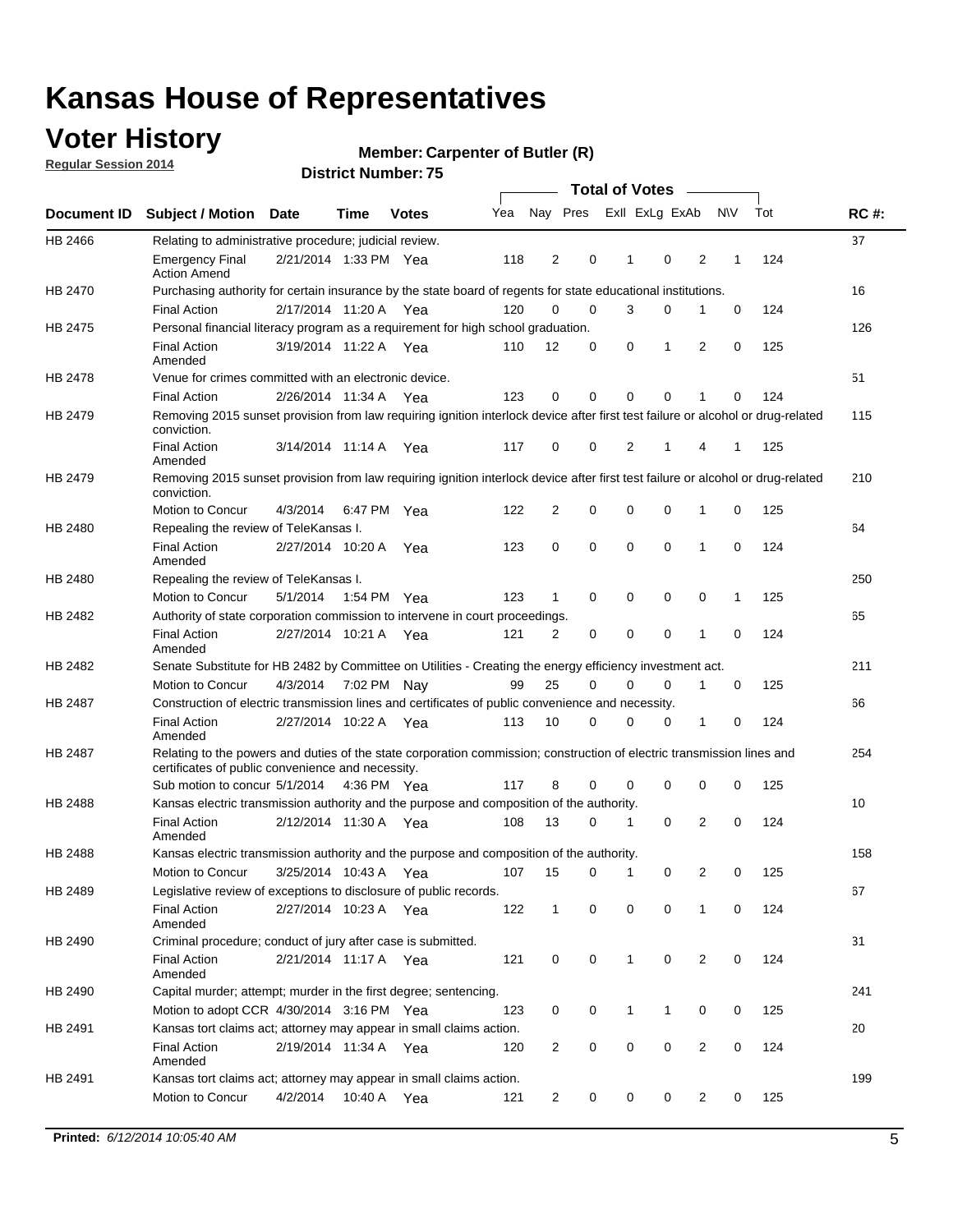### **Voter History**

**Regular Session 2014**

#### **Member: Carpenter of Butler (R)**

|                |                                                                                                                                                                                                                                                        |                       |             | DISTRICT MAILINGLE 13 |     |          |             | Total of Votes –           |             |              |     |              |
|----------------|--------------------------------------------------------------------------------------------------------------------------------------------------------------------------------------------------------------------------------------------------------|-----------------------|-------------|-----------------------|-----|----------|-------------|----------------------------|-------------|--------------|-----|--------------|
|                | Document ID Subject / Motion Date                                                                                                                                                                                                                      |                       | Time        | <b>Votes</b>          | Yea | Nay Pres |             | Exll ExLg ExAb             |             | <b>NV</b>    | Tot | <b>RC#:</b>  |
| HB 2493        | Relating to surety regulation, appearance bonds and unlawful sexual relations.                                                                                                                                                                         |                       |             |                       |     |          |             |                            |             |              |     | 23           |
|                | <b>Final Action</b><br>Amended                                                                                                                                                                                                                         | 2/20/2014 11:14 A Yea |             |                       | 113 | 10       | $\mathbf 0$ | $\mathbf 0$<br>$\mathbf 0$ | $\mathbf 0$ | $\mathbf 1$  | 124 |              |
| HB 2495        | Concerning sentencing dispositions, probation and postrelease supervision.                                                                                                                                                                             |                       |             |                       |     |          |             |                            |             |              |     | 24           |
|                | <b>Final Action</b><br>Amended                                                                                                                                                                                                                         | 2/20/2014 11:17 A     |             | Yea                   | 122 | 1        | 0           | 0<br>0                     | 0           | -1           | 124 |              |
| HB 2501        | Human trafficking and related crimes; penalties for buying sexual relations; records and reporting by courts; staff secure facility 25<br>requirements.                                                                                                |                       |             |                       |     |          |             |                            |             |              |     |              |
|                | <b>Final Action</b><br>Amended                                                                                                                                                                                                                         | 2/20/2014 11:18 A Yea |             |                       | 123 | 0        | 0           | $\Omega$<br>$\Omega$       | 0           | $\mathbf 1$  | 124 |              |
| HB 2502        | Allowing victim notification on status change of person confined.                                                                                                                                                                                      |                       |             |                       |     |          |             |                            |             |              |     | 26           |
|                | <b>Final Action</b>                                                                                                                                                                                                                                    | 2/20/2014 11:20 A Yea |             |                       | 123 | 0        | 0           | $\mathbf 0$<br>0           | 0           | 1            | 124 |              |
| HB 2503        | Substitute for HB 2503 by Committee on Federal and State Affairs -- Carrying of concealed handguns by law enforcement<br>officers.                                                                                                                     |                       |             |                       |     |          |             |                            |             |              |     | 230          |
|                | Final Action Sub Bill 4/5/2014                                                                                                                                                                                                                         |                       | 10:22 A     | Yea                   | 119 | 1        | 0           | $\Omega$<br>0              |             |              | 125 |              |
| HB 2504        | Repealing outdated provisions relating to the purchase of certain real estate by the department of corrections.                                                                                                                                        |                       |             |                       |     |          |             |                            |             |              |     | 18           |
|                | <b>Final Action</b>                                                                                                                                                                                                                                    | 2/19/2014 11:31 A Yea |             |                       | 122 | $\Omega$ | 0           | $\Omega$<br>0              | 2           | 0            | 124 |              |
| <b>HB 2506</b> | Repealing K.S.A. 72-60b03, the effective date of the midwestern higher education compact act.                                                                                                                                                          |                       |             |                       |     |          |             |                            |             |              |     | 52           |
|                | <b>Final Action</b>                                                                                                                                                                                                                                    | 2/26/2014 11:35 A Yea |             |                       | 122 | 1        | $\mathbf 0$ | 0<br>0                     | 1           | 0            | 124 |              |
| <b>HB 2506</b> | Senate Substitute for HB 2506 by Committee on Ways and Means - Education; appropriations for FY 2014 and FY 2015 for<br>various state agencies; amendments concerning postsecondary education; amendments to provisions relating to school<br>finance. |                       |             |                       |     |          |             |                            |             |              |     | 238          |
|                | Motion to Adopt CCR 4/6/2014                                                                                                                                                                                                                           |                       | 9:45 PM Yea |                       | 63  | 57       | $\mathbf 0$ | $\mathbf 0$<br>$\Omega$    | 4           | $\mathbf{1}$ | 125 |              |
| HB 2509        | Emergency medical services amendments.                                                                                                                                                                                                                 |                       |             |                       |     |          |             |                            |             |              |     | 101          |
|                | <b>Emergency Final</b><br><b>Action Amend</b>                                                                                                                                                                                                          | 2/27/2014 4:24 PM Yea |             |                       | 123 | 0        | $\Omega$    | $\Omega$<br>$\Omega$       | 1           | $\Omega$     | 124 |              |
| HB 2510        | Pharmacists and pharmacies; pharmacy technicians; registration and grounds for denial of registration.                                                                                                                                                 |                       |             |                       |     |          |             |                            |             |              |     | 84           |
|                | <b>Emergency Final</b><br>Action                                                                                                                                                                                                                       | 2/27/2014 4:01 PM Nay |             |                       | 71  | 52       | 0           | $\Omega$<br>0              | 1           | 0            | 124 |              |
| HB 2511        | Liability for property tax on personal property; sale or abandonment of personal property.                                                                                                                                                             |                       |             |                       |     |          |             |                            |             |              |     | 27           |
|                | <b>Final Action</b>                                                                                                                                                                                                                                    | 2/20/2014 11:21 A Yea |             |                       | 123 | 0        | 0           | 0<br>0                     | 1           | 0            | 124 |              |
| HB 2514        | Exemption for Federal Home Loan Bank in certain insolvency proceedings involving insurance companies.                                                                                                                                                  |                       |             |                       |     |          |             |                            |             |              |     | $\mathbf{2}$ |
|                | <b>Final Action</b>                                                                                                                                                                                                                                    | 2/10/2014 11:08 A Yea |             |                       | 118 | $\Omega$ | 0           | 3<br>1                     | 2           | 0            | 124 |              |
| <b>HB 2515</b> | Insurance; confidentiality of work papers from analysis of analysis of financial regulation or market regulation of insurance<br>company or affiliates.                                                                                                |                       |             |                       |     |          |             |                            |             |              |     | 82           |
|                | <b>Emergency Final</b><br>Action                                                                                                                                                                                                                       | 2/27/2014 3:58 PM Yea |             |                       | 123 | 0        | $\Omega$    | $\Omega$<br>0              | -1          | $\Omega$     | 124 |              |
| HB 2515        | Updating statutory references and making corresponding changes due to Executive Reorganization Order No. 41.                                                                                                                                           |                       |             |                       |     |          |             |                            |             |              |     | 269          |
|                | Motion to Adopt CCR 5/2/2014 3:31 PM Yea                                                                                                                                                                                                               |                       |             |                       | 118 | 4        | 0           | 0<br>1                     | 1           | 1            | 125 |              |
| HB 2516        | Amendments relating to health care provider liability insurance and to companies organized to provide such insurance.                                                                                                                                  |                       |             |                       |     |          |             |                            |             |              |     | 3            |
|                | <b>Final Action</b><br>Amended                                                                                                                                                                                                                         | 2/10/2014 11:10 A Yea |             |                       | 118 | 0        | 0           | 3<br>1                     | 2           | 0            | 124 |              |
| HB 2516        | Amendments relating to health care provider liability insurance and to companies organized to provide such insurance.                                                                                                                                  |                       |             |                       |     |          |             |                            |             |              |     | 191          |
|                | Motion to Concur                                                                                                                                                                                                                                       | 3/31/2014 11:40 A Yea |             |                       | 121 | 0        | 0           | 0<br>1                     | 2           | $\mathbf{1}$ | 125 |              |
| HB 2518        | Relating to ballot language statements.                                                                                                                                                                                                                |                       |             |                       |     |          |             |                            |             |              |     | 40           |
|                | <b>Emergency Final</b><br><b>Action Amend</b>                                                                                                                                                                                                          | 2/21/2014 1:37 PM Yea |             |                       | 116 | 4        | 0           | 0<br>1                     | 2           | 1            | 124 |              |
| HB 2525        | Kansas money transmitter act concerning change of controlling interest and notification.                                                                                                                                                               |                       |             |                       |     |          |             |                            |             |              |     | 32           |
|                | <b>Final Action</b>                                                                                                                                                                                                                                    | 2/21/2014 11:18 A     |             | Yea                   | 105 | 16       | 0           | 1<br>0                     | 2           | 0            | 124 |              |
| HB 2525        | Kansas money transmitter act concerning change of controlling interest and notification.                                                                                                                                                               |                       |             |                       |     |          |             |                            |             |              |     | 252          |
|                | Motion to Concur                                                                                                                                                                                                                                       | 5/1/2014              | 1:59 PM Yea |                       | 112 | 13       | 0           | 0<br>0                     | 0           | 0            | 125 |              |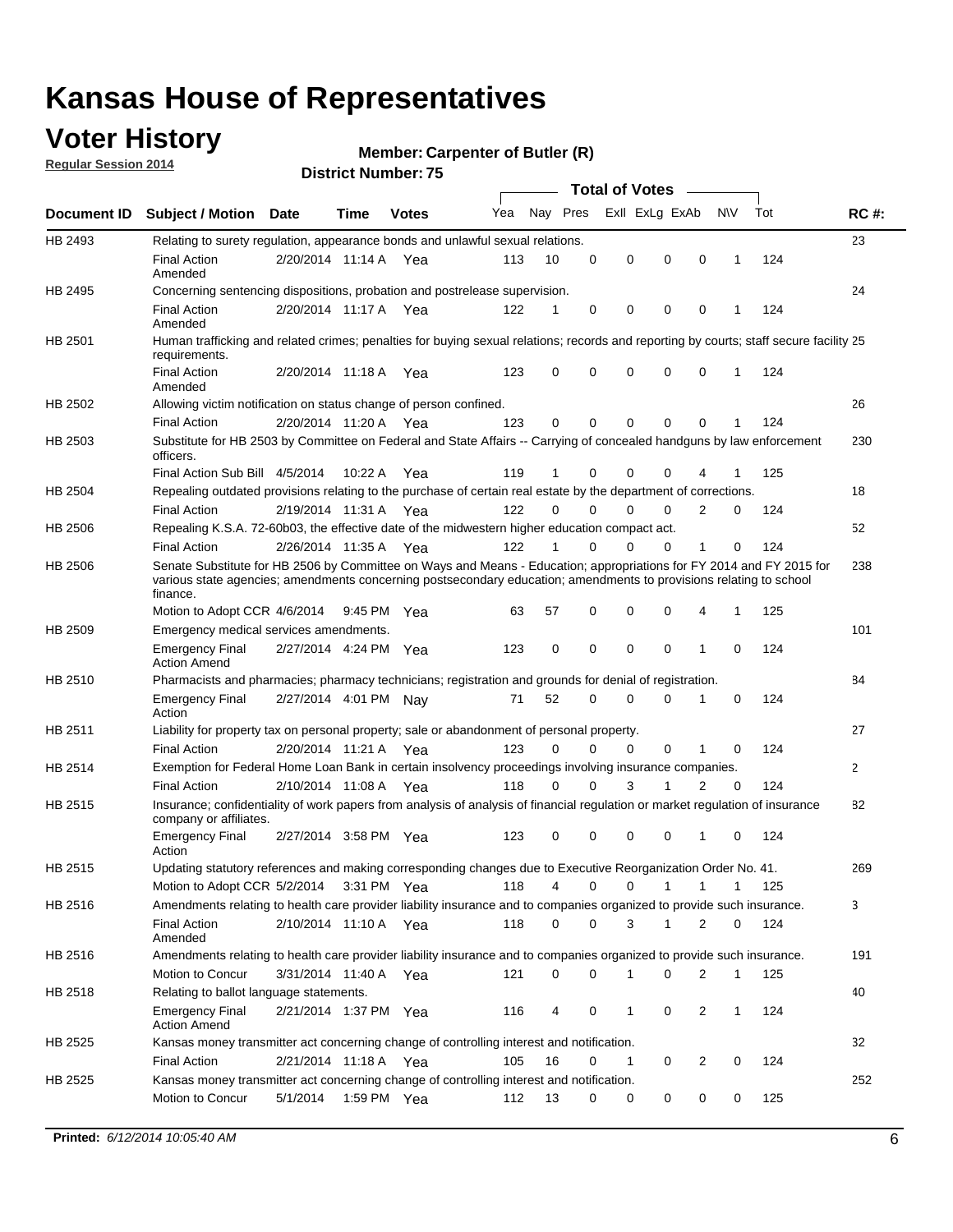#### **Voter History Regular Session 2014**

| Member: Carpenter of Butler (R) |  |  |
|---------------------------------|--|--|
|---------------------------------|--|--|

|                |                                                                                                                                                                                                                                                                                                                                           |                       |      | ט ואטווווער וער דער <b>וי</b> סו |     |    |             | <b>Total of Votes</b> |                |              |   |     |             |
|----------------|-------------------------------------------------------------------------------------------------------------------------------------------------------------------------------------------------------------------------------------------------------------------------------------------------------------------------------------------|-----------------------|------|----------------------------------|-----|----|-------------|-----------------------|----------------|--------------|---|-----|-------------|
| Document ID    | <b>Subject / Motion Date</b>                                                                                                                                                                                                                                                                                                              |                       | Time | <b>Votes</b>                     | Yea |    | Nay Pres    |                       | Exll ExLg ExAb | N\V          |   | Tot | <b>RC#:</b> |
| HB 2533        | Changing interest credit amounts, member distributions upon termination or death and retirement annuities under the KPERS 42<br>Act of 2015.                                                                                                                                                                                              |                       |      |                                  |     |    |             |                       |                |              |   |     |             |
|                | <b>Emergency Final</b><br><b>Action Amend</b>                                                                                                                                                                                                                                                                                             | 2/21/2014 1:40 PM Yea |      |                                  | 94  | 26 | 0           | $\mathbf{1}$          | 0              | 2            | 1 | 124 |             |
| HB 2537        | Eliminating font size and type requirement for disclosure statements contained in insurance contracts and explanatory<br>materials printed in any language other than English.                                                                                                                                                            |                       |      |                                  |     |    |             |                       |                |              |   |     | 81          |
|                | <b>Emergency Final</b><br>Action                                                                                                                                                                                                                                                                                                          | 2/27/2014 3:56 PM Yea |      |                                  | 119 | 4  | 0           | 0                     | 0              | 1            | 0 | 124 |             |
| HB 2537        | Insurance; eliminating font and type requirements for certain non-English insurance documents; confidentiality of certain<br>documents; continuation of health insurance for spouse and children of certain emergency personnel and employees of the<br>department of corrections; purchase of certain insurance by the state fair board. |                       |      |                                  |     |    |             |                       |                |              |   |     | 249         |
|                | Motion to adopt CCR 4/30/2014 3:58 PM Yea                                                                                                                                                                                                                                                                                                 |                       |      |                                  | 122 | 0  | 0           | 1                     | -1             | 0            | 1 | 125 |             |
| HB 2538        | Giving landowner right of first refusal for antlers of deer illegally shot on landowner's property.                                                                                                                                                                                                                                       |                       |      |                                  |     |    |             |                       |                |              |   |     | 102         |
|                | <b>Emergency Final</b><br><b>Action Amend</b>                                                                                                                                                                                                                                                                                             | 2/27/2014 4:26 PM Nay |      |                                  | 106 | 17 | 0           | 0                     | 0              | 1            | 0 | 124 |             |
| HB 2541        | Substitute for HB2541 by Committee on Local Government—plastic bottles and containers; labeling; solid waste landfill<br>restrictions.                                                                                                                                                                                                    |                       |      |                                  |     |    |             |                       |                |              |   |     | 121         |
|                | Final Action Sub Bill 3/17/2014 11:21 A Yea                                                                                                                                                                                                                                                                                               |                       |      |                                  | 102 | 21 | 0           | 0                     | 0              | 2            | 0 | 125 |             |
| HB 2542        | Property tax exemption for amateur-built aircraft.<br><b>Final Action</b><br>Amended                                                                                                                                                                                                                                                      | 3/13/2014 11:22 A Yea |      |                                  | 116 | 4  | 0           | $\mathbf{1}$          | 1              | 2            | 1 | 125 | 112         |
| HB 2544        | Authorizing postsecondary educational institutions to enter into the state authorization reciprocity agreement to provide<br>distance education.                                                                                                                                                                                          |                       |      |                                  |     |    |             |                       |                |              |   |     | 17          |
|                | <b>Final Action</b>                                                                                                                                                                                                                                                                                                                       | 2/17/2014 11:21 A Yea |      |                                  | 120 | 0  | 0           | 3                     | 0              | 1            | 0 | 124 |             |
| HB 2545        | Extending sunset date on certain agriculture fees from July 1, 2015, to July 1, 2019.                                                                                                                                                                                                                                                     |                       |      |                                  |     |    |             |                       |                |              |   |     | 68          |
|                | <b>Final Action</b><br>Amended                                                                                                                                                                                                                                                                                                            | 2/27/2014 10:25 A Yea |      |                                  | 99  | 24 | 0           | $\mathbf 0$           | $\Omega$       | 1            | 0 | 124 |             |
| <b>HB 2547</b> | Changing the map copy requirement in mining permit application.                                                                                                                                                                                                                                                                           |                       |      |                                  |     |    |             |                       |                |              |   |     | 53          |
|                | <b>Final Action</b>                                                                                                                                                                                                                                                                                                                       | 2/26/2014 11:36 A     |      | Yea                              | 123 | 0  | 0           | 0                     | 0              | 1            | 0 | 124 |             |
| HB 2548        | Creating the water program management fund and transferring the air quality fee fund.                                                                                                                                                                                                                                                     |                       |      |                                  |     |    |             |                       |                |              |   |     | 46          |
|                | <b>Emergency Final</b><br>Action                                                                                                                                                                                                                                                                                                          | 2/21/2014 1:46 PM Yea |      |                                  | 119 | 1  | 0           | 1                     | 0              | 2            | 1 | 124 |             |
| HB 2549        | Allowing burial of hazardous waste on-site.                                                                                                                                                                                                                                                                                               |                       |      |                                  |     |    |             |                       |                |              |   |     | 54          |
|                | <b>Final Action</b>                                                                                                                                                                                                                                                                                                                       | 2/26/2014 11:38 A     |      | Yea                              | 123 | 0  | $\mathbf 0$ | 0                     | 0              | 1            | 0 | 124 |             |
| HB 2550        | Repeal of the atmospheric mercury deposition monitoring network.                                                                                                                                                                                                                                                                          |                       |      |                                  |     |    |             |                       |                |              |   |     | 33          |
|                | <b>Final Action</b>                                                                                                                                                                                                                                                                                                                       | 2/21/2014 11:20 A Yea |      |                                  | 92  | 29 | 0           | 1                     | 0              | 2            | 0 | 124 |             |
| HB 2551        | Repealing regulation of PCB disposal facilities.                                                                                                                                                                                                                                                                                          |                       |      |                                  |     |    |             |                       |                |              |   |     | 47          |
|                | <b>Emergency Final</b><br>Action Amend                                                                                                                                                                                                                                                                                                    | 2/21/2014 1:47 PM Yea |      |                                  | 100 | 20 | 0           | 1                     | 0              | 2            | 1 | 124 |             |
| HB 2551        | Repealing the regulation of PCB disposal facilities; making changes to the atmospheric mercury deposition monitoring network 271<br>and the disposal of plastic bottles, containers and solid waste.                                                                                                                                      |                       |      |                                  |     |    |             |                       |                |              |   |     |             |
|                | Motion to Adopt CCR 5/2/2014 3:45 PM Yea                                                                                                                                                                                                                                                                                                  |                       |      |                                  | 105 | 17 | 0           | 0                     | 1              | 1            | 1 | 125 |             |
| HB 2552        | Managed care organizations, prompt payment.                                                                                                                                                                                                                                                                                               |                       |      |                                  |     |    |             |                       |                |              |   |     | 69          |
|                | <b>Final Action</b><br>Amended                                                                                                                                                                                                                                                                                                            | 2/27/2014 10:26 A Yea |      |                                  | 123 | 0  | 0           | 0                     | 0              | 1            | 0 | 124 |             |
| HB 2552        | Kansas medical assistance program; managed care organizations; consent for expansion of certain medicaid services.                                                                                                                                                                                                                        |                       |      |                                  |     |    |             |                       |                |              |   |     | 225         |
|                | Motion to Concur                                                                                                                                                                                                                                                                                                                          | 4/4/2014              |      | 6:13 PM Yea                      | 68  | 54 | 0           | 0                     | 1              | 2            | 0 | 125 |             |
| HB 2553        | Health care compact.                                                                                                                                                                                                                                                                                                                      |                       |      |                                  |     |    |             |                       |                |              |   |     | 141         |
|                | <b>Final Action</b>                                                                                                                                                                                                                                                                                                                       | 3/24/2014 10:15 A Yea |      |                                  | 74  | 48 | 0           | 0                     | 0              | 3            | 0 | 125 |             |
| HB 2555        | Release of information in support of arrest warrants and search warrants.                                                                                                                                                                                                                                                                 |                       |      |                                  |     |    |             |                       |                |              |   |     | 86          |
|                | <b>Emergency Final</b><br><b>Action Amend</b>                                                                                                                                                                                                                                                                                             | 2/27/2014 4:04 PM Yea |      |                                  | 113 | 10 | 0           | 0                     | 0              | $\mathbf{1}$ | 0 | 124 |             |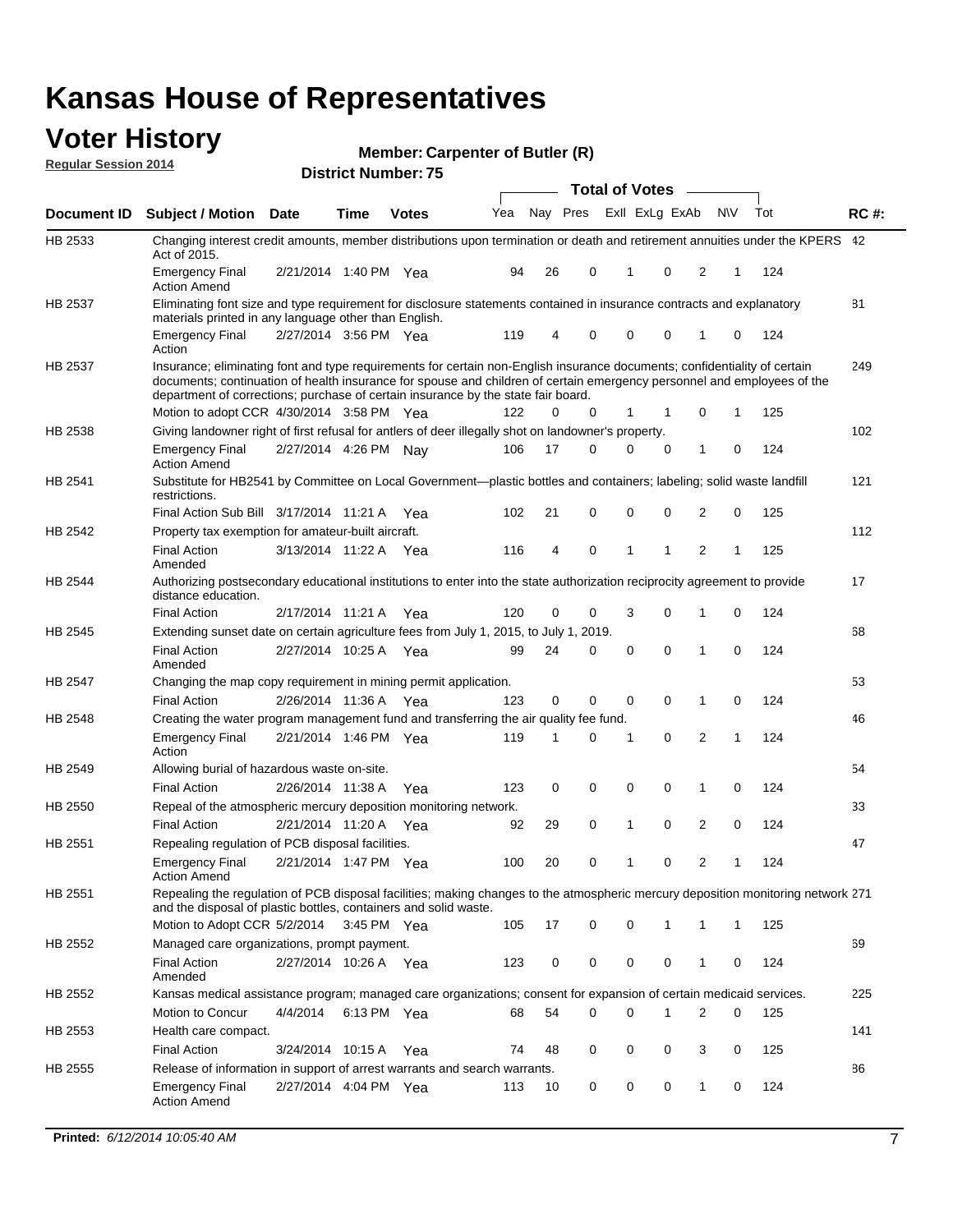### **Voter History**

**Regular Session 2014**

#### **Member: Carpenter of Butler (R)**

|                |                                                                                                                                                                                                                                                                                                                                                           |                       |             | DISTRICT MAILINGLE 13 |     |          |   |              | <b>Total of Votes</b> |              |              |     |             |
|----------------|-----------------------------------------------------------------------------------------------------------------------------------------------------------------------------------------------------------------------------------------------------------------------------------------------------------------------------------------------------------|-----------------------|-------------|-----------------------|-----|----------|---|--------------|-----------------------|--------------|--------------|-----|-------------|
|                | Document ID Subject / Motion Date                                                                                                                                                                                                                                                                                                                         |                       | <b>Time</b> | <b>Votes</b>          | Yea | Nay Pres |   |              | Exll ExLg ExAb        |              | <b>NV</b>    | Tot | <b>RC#:</b> |
| HB 2557        | Changing penalties for certain taxpayers who file incorrect returns under Kansas income tax act.                                                                                                                                                                                                                                                          |                       |             |                       |     |          |   |              |                       |              |              |     | 21          |
|                | <b>Final Action</b><br>Amended                                                                                                                                                                                                                                                                                                                            | 2/19/2014 11:35 A Yea |             |                       | 122 | 0        | 0 |              | $\Omega$<br>0         | 2            | $\mathbf 0$  | 124 |             |
| HB 2561        | Licensure of pharmacists and registration of pharmacy interns by board of pharmacy.                                                                                                                                                                                                                                                                       |                       |             |                       |     |          |   |              |                       |              |              |     | 55          |
|                | <b>Final Action</b>                                                                                                                                                                                                                                                                                                                                       | 2/26/2014 11:39 A     |             | Yea                   | 105 | 18       | 0 |              | 0<br>0                | 1            | 0            | 124 |             |
| HB 2564        | Requiring 60-day wait before re-employment for retirement benefit eligibility.                                                                                                                                                                                                                                                                            |                       |             |                       |     |          |   |              |                       |              |              |     | 43          |
|                | <b>Emergency Final</b><br>Action                                                                                                                                                                                                                                                                                                                          | 2/21/2014 1:41 PM Yea |             |                       | 120 | 0        | 0 | 1            | 0                     | 2            | $\mathbf{1}$ | 124 |             |
| HB 2566        | Requiring court fee for forensic audio and video examination services.                                                                                                                                                                                                                                                                                    |                       |             |                       |     |          |   |              |                       |              |              |     | 93          |
|                | <b>Emergency Final</b><br>Action                                                                                                                                                                                                                                                                                                                          | 2/27/2014 4:12 PM Yea |             |                       | 123 | 0        | 0 |              | 0<br>$\mathbf 0$      | 1            | 0            | 124 |             |
| HB 2568        | Domestic relations; Kansas family law code; child support guidelines.                                                                                                                                                                                                                                                                                     |                       |             |                       |     |          |   |              |                       |              |              |     | 70          |
|                | <b>Final Action</b><br>Amended                                                                                                                                                                                                                                                                                                                            | 2/27/2014 10:27 A Yea |             |                       | 123 | 0        | 0 |              | 0<br>0                | $\mathbf{1}$ | 0            | 124 |             |
| HB 2568        | Domestic relations; Kansas family law code; child support guidelines.                                                                                                                                                                                                                                                                                     |                       |             |                       |     |          |   |              |                       |              |              |     | 268         |
|                | Motion to adopt CCR 5/2/2014                                                                                                                                                                                                                                                                                                                              |                       | 3:28 PM Yea |                       | 123 | 0        | 0 | 0            | 1                     | 1            | 0            | 125 |             |
| HB 2576        | Employment security law; creation of "new employer rate."                                                                                                                                                                                                                                                                                                 |                       |             |                       |     |          |   |              |                       |              |              |     | 71          |
|                | <b>Final Action</b><br>Amended                                                                                                                                                                                                                                                                                                                            | 2/27/2014 10:28 A     |             | Yea                   | 123 | 0        | 0 |              | 0<br>$\mathbf 0$      | 1            | $\mathbf 0$  | 124 |             |
| HB 2576        | Employment security law; creation of "new employer rate."                                                                                                                                                                                                                                                                                                 |                       |             |                       |     |          |   |              |                       |              |              |     | 159         |
|                | Motion to Concur                                                                                                                                                                                                                                                                                                                                          | 3/25/2014 10:47 A     |             | Yea                   | 122 | 0        | 0 | 1            | 0                     | 2            | 0            | 125 |             |
| <b>HB 2577</b> | Allowing parents to remain anonymous when surrendering an infant under the newborn protection act.                                                                                                                                                                                                                                                        |                       |             |                       |     |          |   |              |                       |              |              |     | 56          |
|                | <b>Final Action</b><br>Amended                                                                                                                                                                                                                                                                                                                            | 2/26/2014 11:41 A Yea |             |                       | 123 | 0        | 0 |              | 0<br>0                | 1            | 0            | 124 |             |
| HB 2577        | Allowing parents to remain anonymous when surrendering an infant under the newborn protection act.                                                                                                                                                                                                                                                        |                       |             |                       |     |          |   |              |                       |              |              |     | 220         |
|                | <b>Motion to Concur</b>                                                                                                                                                                                                                                                                                                                                   | 4/4/2014              | 11:45 A     | Yea                   | 121 | $\Omega$ | 0 |              | 1                     | 1            | $\mathbf{1}$ | 125 |             |
| HB 2578        | Certification by chief law enforcement officer for transfer of a firearm when required by federal law.                                                                                                                                                                                                                                                    |                       |             |                       |     |          |   |              |                       |              |              |     | 122         |
|                | <b>Final Action</b><br>Amended                                                                                                                                                                                                                                                                                                                            | 3/17/2014 11:22 A Yea |             |                       | 123 | 0        | 0 |              | 0<br>$\Omega$         | 2            | 0            | 125 |             |
| HB 2578        | Regulating the possession of weapons.                                                                                                                                                                                                                                                                                                                     |                       |             |                       |     |          |   |              |                       |              |              |     | 235         |
|                | Motion to Adopt CCR 4/5/2014 4:40 PM Yea                                                                                                                                                                                                                                                                                                                  |                       |             |                       | 102 | 19       | 0 |              | 0<br>$\mathbf 0$      | 4            | 0            | 125 |             |
| HB 2580        | Specifying the duties of the state fire marshal relating to regional emergency response teams for hazardous materials and<br>search and rescue incidents.                                                                                                                                                                                                 |                       |             |                       |     |          |   |              |                       |              |              |     | 72          |
|                | <b>Final Action</b><br>Amended                                                                                                                                                                                                                                                                                                                            | 2/27/2014 10:29 A     |             | Yea                   | 113 | 10       | 0 |              | 0<br>0                | 1            | 0            | 124 |             |
| HB 2580        | Kansas Real Estate Appraisal Board; licensee fingerprinting and criminal background checks.                                                                                                                                                                                                                                                               |                       |             |                       |     |          |   |              |                       |              |              |     | 272         |
|                | Motion to adopt CCR 5/2/2014                                                                                                                                                                                                                                                                                                                              |                       | 3:49 PM Yea |                       | 115 | 7        | 0 |              | 0<br>1                | 1            | -1           | 125 |             |
| HB 2582        | Creating an exemption from food establishment licensing for churches.                                                                                                                                                                                                                                                                                     |                       |             |                       |     |          |   |              |                       |              |              |     | 57          |
|                | <b>Final Action</b>                                                                                                                                                                                                                                                                                                                                       | 2/26/2014 11:42 A     |             | Yea                   | 123 | 0        | 0 |              | 0<br>0                | 1            | 0            | 124 |             |
| HB 2588        | Child in need of care; juvenile offenders; permanent custodians.                                                                                                                                                                                                                                                                                          |                       |             |                       |     |          |   |              |                       |              |              |     | 94          |
|                | <b>Emergency Final</b><br><b>Action Amend</b>                                                                                                                                                                                                                                                                                                             | 2/27/2014 4:14 PM Yea |             |                       | 123 | 0        | 0 |              | 0<br>0                | 1            | 0            | 124 |             |
| HB 2588        | Senate Substitute for HB 2588 by Committee on Judiciary - Concerning children and minors; relating to children in need of<br>care; placement in juvenile detention facilities; permanent custodians; relating to juvenile offenders; alternative adjudication;<br>youth residential centers and services; risk assessment; sentencing; good time credits. |                       |             |                       |     |          |   |              |                       |              |              |     | 244         |
|                | Motion to adopt CCR 4/30/2014 3:36 PM Yea                                                                                                                                                                                                                                                                                                                 |                       |             |                       | 123 | 0        | 0 | $\mathbf{1}$ | 1                     | 0            | 0            | 125 |             |
| HB 2591        | Requiring certain audit reports to be filed electronically and to be filed only with the department of administration.                                                                                                                                                                                                                                    |                       |             |                       |     |          |   |              |                       |              |              |     | 58          |
|                | <b>Final Action</b>                                                                                                                                                                                                                                                                                                                                       | 2/26/2014 11:43 A Yea |             |                       | 123 | 0        | 0 |              | 0<br>0                | 1            | 0            | 124 |             |
| HB 2595        | State fossils; the tylosaurus and the pteranodon.                                                                                                                                                                                                                                                                                                         |                       |             |                       |     |          |   |              |                       |              |              |     | 73          |
|                | <b>Final Action</b><br>Amended                                                                                                                                                                                                                                                                                                                            | 2/27/2014 10:31 A Yea |             |                       | 96  | 27       | 0 |              | 0<br>0                | 1            | 0            | 124 |             |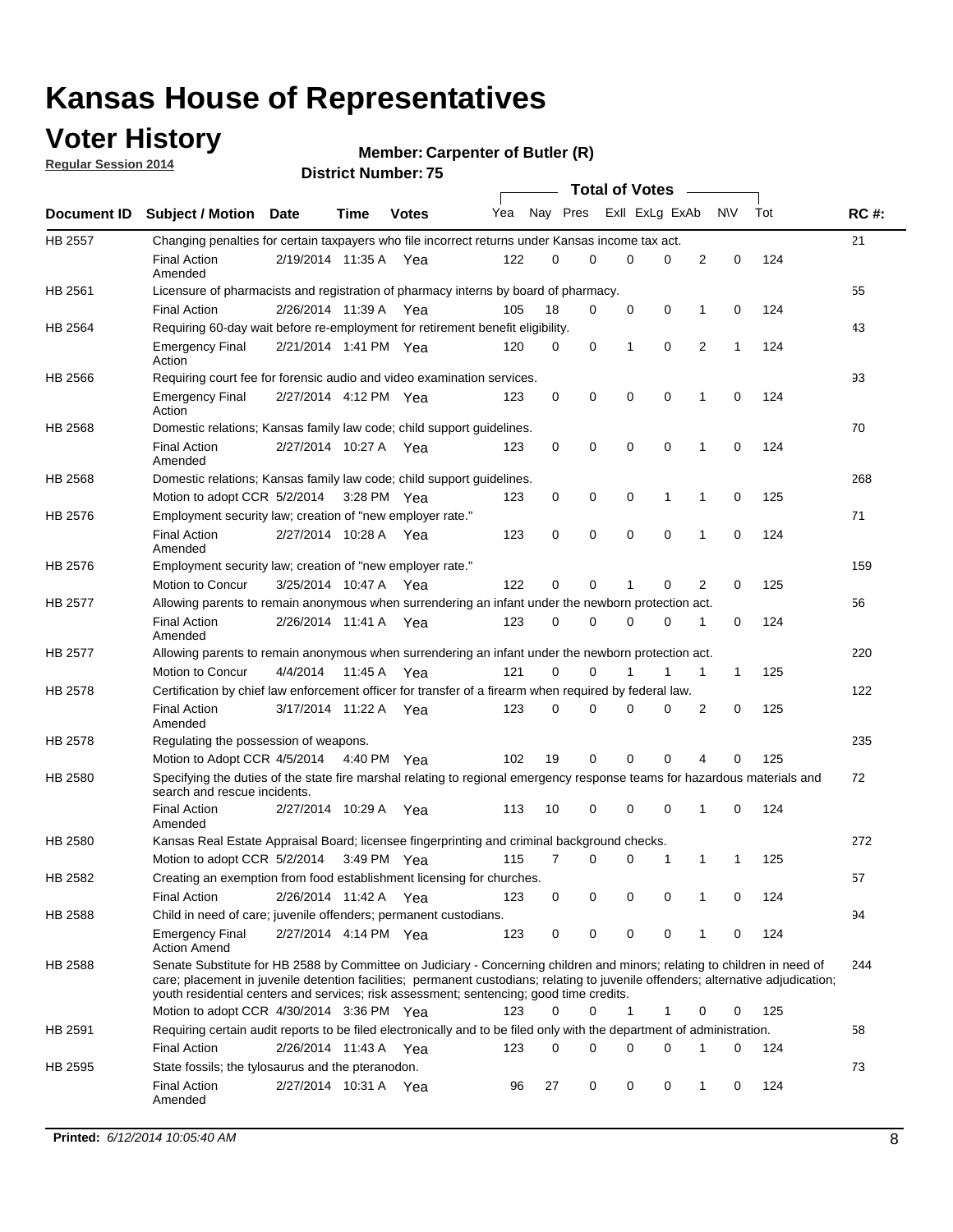### **Voter History**

**Regular Session 2014**

**Member: Carpenter of Butler (R)** 

|                    |                                                                                                                                                                                                                                       |                       |             | DISTRICT MAILINGLE 13 |     |              |                         |   | <b>Total of Votes</b> |             |              |             |     |             |
|--------------------|---------------------------------------------------------------------------------------------------------------------------------------------------------------------------------------------------------------------------------------|-----------------------|-------------|-----------------------|-----|--------------|-------------------------|---|-----------------------|-------------|--------------|-------------|-----|-------------|
| <b>Document ID</b> | <b>Subject / Motion</b>                                                                                                                                                                                                               | <b>Date</b>           | Time        | <b>Votes</b>          | Yea |              | Nay Pres Exll ExLg ExAb |   |                       |             |              | <b>NV</b>   | Tot | <b>RC#:</b> |
| HB 2596            | Computation of retirement benefits when a state officer or employee is placed on furlough or has reduction in compensation.                                                                                                           |                       |             |                       |     |              |                         |   |                       |             |              |             |     | 74          |
|                    | <b>Final Action</b>                                                                                                                                                                                                                   | 2/27/2014 10:33 A     |             | Yea                   | 123 | 0            | $\Omega$                |   | 0                     | $\Omega$    |              | 0           | 124 |             |
| HB 2596            | Computation of retirement benefits when a state officer or employee is placed on furlough or has reduction in<br>compensation.                                                                                                        |                       |             |                       |     |              |                         |   |                       |             |              |             |     | 246         |
|                    | Motion to adopt CCR 4/30/2014 3:45 PM Yea                                                                                                                                                                                             |                       |             |                       | 123 | 0            | 0                       |   | 1                     | 1           | 0            | 0           | 125 |             |
| HB 2597            | Municipal recycling services                                                                                                                                                                                                          |                       |             |                       |     |              |                         |   |                       |             |              |             |     | 97          |
|                    | <b>Emergency Final</b><br><b>Action Amend</b>                                                                                                                                                                                         | 2/27/2014 4:20 PM     |             | Nav                   | 105 | 18           | 0                       |   | $\mathbf 0$           | 0           | 1            | $\mathbf 0$ | 124 |             |
| HB 2599            | Authorizing the secretary of state to grant an easement to the unified government of Wyandotte county.                                                                                                                                |                       |             |                       |     |              |                         |   |                       |             |              |             |     | 22          |
|                    | <b>Final Action</b>                                                                                                                                                                                                                   | 2/19/2014 11:37 A     |             | Yea                   | 120 | 2            | $\mathbf 0$             |   | 0                     | 0           | 2            | 0           | 124 |             |
| HB 2599            | Authorizing the secretary of state to grant an easement to the unified government of Wyandotte county.                                                                                                                                |                       |             |                       |     |              |                         |   |                       |             |              |             |     | 118         |
|                    | Motion to Concur                                                                                                                                                                                                                      | 3/14/2014 11:25 A     |             | Yea                   | 118 | $\Omega$     | 0                       |   | $\overline{2}$        | 1           | 4            | 0           | 125 |             |
| HB 2602            | Increasing the percentage of unclassified employees allowed to be employed by KPERS from 25% to 50%.                                                                                                                                  |                       |             |                       |     |              |                         |   |                       |             |              |             |     | 44          |
|                    | <b>Emergency Final</b><br>Action                                                                                                                                                                                                      | 2/21/2014 1:43 PM Yea |             |                       | 107 | 13           | 0                       |   | 1                     | 0           | 2            | 1           | 124 |             |
| HB 2602            | Increasing the percentage of unclassified employees allowed to be employed by KPERS from 25% to 50%.                                                                                                                                  |                       |             |                       |     |              |                         |   |                       |             |              |             |     | 195         |
|                    | Motion to Concur                                                                                                                                                                                                                      | 4/1/2014              | 10:57 A Yea |                       | 108 | 15           | 0                       | 1 |                       | 0           |              | 0           | 125 |             |
| HB 2609            | Practice of pharmacy; filling and refilling of prescriptions.                                                                                                                                                                         |                       |             |                       |     |              |                         |   |                       |             |              |             |     | 105         |
|                    | <b>Emergency Final</b><br><b>Action Amend</b>                                                                                                                                                                                         | 2/27/2014 4:29 PM Yea |             |                       | 123 | 0            | $\mathbf 0$             |   | $\mathbf 0$           | $\mathbf 0$ | 1            | $\mathbf 0$ | 124 |             |
| HB 2611            | Conduct of dental offices.                                                                                                                                                                                                            |                       |             |                       |     |              |                         |   |                       |             |              |             |     | 83          |
|                    | <b>Emergency Final</b><br>Action                                                                                                                                                                                                      | 2/27/2014 3:59 PM Yea |             |                       | 123 | 0            | $\mathbf 0$             |   | $\mathbf 0$           | 0           | 1            | 0           | 124 |             |
| HB 2612            | Relating to district judge and district magistrate judge vacancies.                                                                                                                                                                   |                       |             |                       |     |              |                         |   |                       |             |              |             |     | 75          |
|                    | <b>Final Action</b><br>Amended                                                                                                                                                                                                        | 2/27/2014 10:34 A     |             | Yea                   | 106 | 17           | $\mathbf 0$             |   | $\mathbf 0$           | 0           | 1            | $\mathbf 0$ | 124 |             |
| HB 2613            | Relating to the issuance of stillbirth and unborn child's death certificates.                                                                                                                                                         |                       |             |                       |     |              |                         |   |                       |             |              |             |     | 103         |
|                    | <b>Emergency Final</b><br><b>Action Amend</b>                                                                                                                                                                                         | 2/27/2014 4:27 PM Yea |             |                       | 122 | 1            | 0                       |   | $\mathbf 0$           | $\Omega$    | 1            | $\Omega$    | 124 |             |
| HB 2615            | Substitute for HB 2615 by Committee on Commerce, Labor and Economic Development - Workers compensation assigned<br>risk pool.                                                                                                         |                       |             |                       |     |              |                         |   |                       |             |              |             |     | 185         |
|                    | <b>EFA Sub Bill</b><br>Amended                                                                                                                                                                                                        | 3/26/2014 3:42 PM Yea |             |                       | 98  | 25           | 0                       |   | 1                     | 0           | 1            | 0           | 125 |             |
| HB 2616            | Secretary of labor; explore agreement to allow state of Kansas to enforce OSHA standards.                                                                                                                                             |                       |             |                       |     |              |                         |   |                       |             |              |             |     | 92          |
|                    | <b>Emergency Final</b><br>Action                                                                                                                                                                                                      | 2/27/2014 4:11 PM Yea |             |                       | 93  | 30           | 0                       |   | 0                     | 0           | 1            | 0           | 124 |             |
| HB 2616            | Senate Substitute for HB 2616 by Committee on Commerce - Secretary of labor directed to study state enforcement of OSHA 261<br>standards.                                                                                             |                       |             |                       |     |              |                         |   |                       |             |              |             |     |             |
|                    | Motion to Concur                                                                                                                                                                                                                      | 5/2/2014              | 11:47 A Yea |                       | 94  | 30           | 0                       |   | 0                     |             | 0            | 0           | 125 |             |
| HB 2633            | Substitute for HB 2633 by Committee on Corrections and Juvenile Justice - Juvenile offenders; youth residential centers and<br>services; risk assessment; raising the age for prosecution as an adult; sentencing; good time credits. |                       |             |                       |     |              |                         |   |                       |             |              |             |     | 106         |
|                    | <b>EFA Sub Bill</b><br>Amended                                                                                                                                                                                                        | 2/27/2014 4:31 PM Yea |             |                       | 122 | $\mathbf{1}$ | $\Omega$                |   | 0                     | 0           | $\mathbf{1}$ | 0           | 124 |             |
| HB 2636            | Secretary of health and environment and air quality standards.                                                                                                                                                                        |                       |             |                       |     |              |                         |   |                       |             |              |             |     | 45          |
|                    | <b>Emergency Final</b><br><b>Action Amend</b>                                                                                                                                                                                         | 2/21/2014 1:44 PM Yea |             |                       | 89  | 31           | 0                       |   | 1                     | 0           | 2            | 1           | 124 |             |
| HB 2636            | Secretary of health and environment and air quality standards.                                                                                                                                                                        |                       |             |                       |     |              |                         |   |                       |             |              |             |     | 212         |
|                    | Sub motion to concur 4/3/2014 7:20 PM Yea                                                                                                                                                                                             |                       |             |                       | 121 | 3            | 0                       |   | 0                     | 0           |              | 0           | 125 |             |
| HB 2642            | Income tax deduction for net gain on the sale of certain horses, cattle or livestock; income tax credit for expenditures to make 131<br>dwelling or facility accessible for persons with a disability.                                |                       |             |                       |     |              |                         |   |                       |             |              |             |     |             |
|                    | <b>Final Action</b><br>Amended                                                                                                                                                                                                        | 3/20/2014 11:17 A Yea |             |                       | 123 | 0            | 0                       |   | 0                     | 1           | 1            | 0           | 125 |             |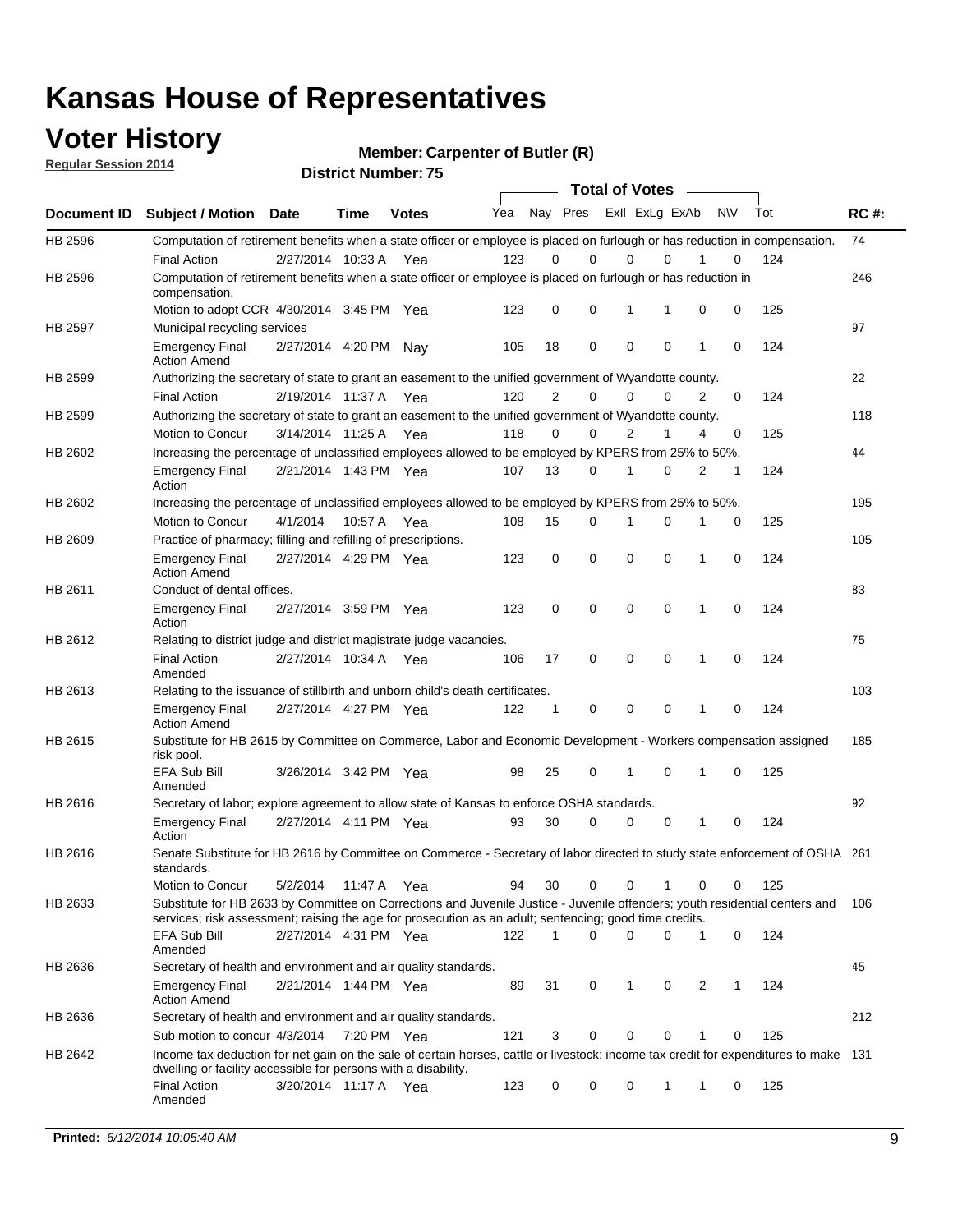#### **Voter History**

| <b>Reqular Session 2014</b> | VW HUVVI J                                                                                                                                                                                                                                                                                                                                                                                                                                        |                       |             |              | Member: Carpenter of Butler (R) |          |          |  |                |             |              |             |     |             |
|-----------------------------|---------------------------------------------------------------------------------------------------------------------------------------------------------------------------------------------------------------------------------------------------------------------------------------------------------------------------------------------------------------------------------------------------------------------------------------------------|-----------------------|-------------|--------------|---------------------------------|----------|----------|--|----------------|-------------|--------------|-------------|-----|-------------|
|                             | <b>District Number: 75</b><br><b>Total of Votes</b>                                                                                                                                                                                                                                                                                                                                                                                               |                       |             |              |                                 |          |          |  |                |             |              |             |     |             |
| <b>Document ID</b>          | <b>Subject / Motion Date</b>                                                                                                                                                                                                                                                                                                                                                                                                                      |                       | <b>Time</b> | <b>Votes</b> | Yea                             |          | Nay Pres |  | Exll ExLg ExAb |             |              | <b>NV</b>   | Tot | <b>RC#:</b> |
| HB 2643                     | Property tax; classification of commercial and industrial machinery and equipment as personal property; reclassification of<br>property upon termination of IRB tax exemption; use of independent appraisers to appraiser certain<br><b>Final Action</b>                                                                                                                                                                                          | 3/26/2014 10:56 A Yea |             |              | 123                             | $\Omega$ | U        |  |                | 0           | 1            | $\mathbf 0$ | 125 | 164         |
| HB 2643                     | Amended<br>Property tax; classification of commercial and industrial machinery and equipment as personal property; reclassification of<br>property upon termination of IRB tax exemption; use of independent appraisers to appraiser certain complex property; motor<br>vehicles, members of military; mortgage registration tax phase out and replacement with fees; county clerk technology fund;<br>county treasurer technology fund.          |                       |             |              |                                 |          |          |  |                |             |              |             |     | 274         |
| HB 2643                     | Motion to Concur<br>Property tax; classification of commercial and industrial machinery and equipment as personal property; reclassification of<br>property upon termination of IRB tax exemption; use of independent appraisers to appraiser certain complex property; motor<br>vehicles, members of military; mortgage registration tax phase out and replacement with fees; county clerk technology fund;<br>county treasurer technology fund. | 5/2/2014              | 5:12 PM Yea |              | 16                              | 108      | 0        |  | 0              | 0           |              | 0           | 125 | 286         |
| <b>HB 2648</b>              | Motion to adopt CCR 5/3/2014<br>Property tax exemption for levees.                                                                                                                                                                                                                                                                                                                                                                                |                       | 1:53 AM Nay |              | 70                              | 53       | 0        |  | 0              | 0           | 1            |             | 125 | 100         |
|                             | <b>Emergency Final</b><br><b>Action Amend</b>                                                                                                                                                                                                                                                                                                                                                                                                     | 2/27/2014 4:23 PM Yea |             |              | 100                             | 23       | $\Omega$ |  | $\Omega$       | $\Omega$    | $\mathbf{1}$ | $\Omega$    | 124 |             |
| HB 2651                     | County law library.<br><b>Final Action</b><br>Amended                                                                                                                                                                                                                                                                                                                                                                                             | 2/27/2014 10:38 A     |             | - Yea        | 82                              | 41       | $\Omega$ |  | $\Omega$       | $\mathbf 0$ | 1            | $\Omega$    | 124 | 76          |
| HB 2655                     | Allowing veterans with PTSD to seek mental health treatment upon certain convictions.<br><b>Final Action</b><br>Amended                                                                                                                                                                                                                                                                                                                           | 2/27/2014 10:40 A Yea |             |              | 123                             | 0        | $\Omega$ |  | 0              | 0           | 1            | $\mathbf 0$ | 124 | 77          |
| HB 2655                     | Senate Substitute for HB 2655 by Committee on Judiciary - Allowing veterans with PTSD to seek mental health treatment<br>upon certain convictions; also amending the crimes of interference with law enforcement and giving a false alarm.                                                                                                                                                                                                        |                       |             |              |                                 |          |          |  |                |             |              |             |     | 224         |
|                             | Motion to Concur                                                                                                                                                                                                                                                                                                                                                                                                                                  | 4/4/2014              | 5:42 PM Yea |              | 122                             | $\Omega$ | $\Omega$ |  | $\Omega$       |             | 2            | $\Omega$    | 125 |             |
| <b>HB 2656</b>              | Authorizing the state of Kansas to pay the death gratuity benefit to the designated survivor of a Kansas service member during 48<br>a federal government shutdown and providing for reimbursement to the state                                                                                                                                                                                                                                   |                       |             |              |                                 |          |          |  |                |             |              |             |     |             |
|                             | <b>Final Action</b>                                                                                                                                                                                                                                                                                                                                                                                                                               | 2/26/2014 11:27 A Yea |             |              | 123                             | $\Omega$ | ი        |  | 0              | 0           |              | 0           | 124 |             |
| HB 2661                     | Substitute for HB 2661 by Committee on Energy and Environment - Siting of electric transmission lines; notice and hearing<br>requirements.                                                                                                                                                                                                                                                                                                        |                       |             |              |                                 |          |          |  |                |             |              |             |     | 181         |

3/26/2014 EFA Sub Bill Yea 125 3:37 PM 119 4 0 0 10 1

3/14/2014 Final Action Yea 125 11:22 A 87 31 1 0 40 2

2/21/2014 Final Action Yea 124 11:21 A 114 7 0 0 20 1

Motion to Concur 5/2/2014 12:05 P Yea 97 27 0 0 1 0 0 125

State civil service board; transferred from the department of administration to the office of administrative hearings.

2/27/2014 Emergency Final Yea 124 4:05 PM 110 13 0 0 10 0

Emergency Final 2/27/2014 4:10 PM Yea 405 18 0 0 0 1 0 124

Motion to adopt CCR 5/2/2014 3:39 PM Yea 111 11 0 0 1 1 1 125

Final Action 3/26/2014 10:57 A Yea 123 0 0 1 0 125

Board of healing arts functions and duties, physician assistants licensure act and podiatry act.

Amended

Amended

Amended

Action

Action Amend

Expungment of driving under the influence convictions.

Health insurance for qualified professional associations.

Kansas healing arts act; physician assistant licensure act.

Relating to procurement negotiating committees; certified businesses.

Predetermination of health insurance benefits

HB 2662

HB 2668

HB 2668

HB 2669

HB 2673

HB 2673

HB 2675

116

34

262

87

91

270

165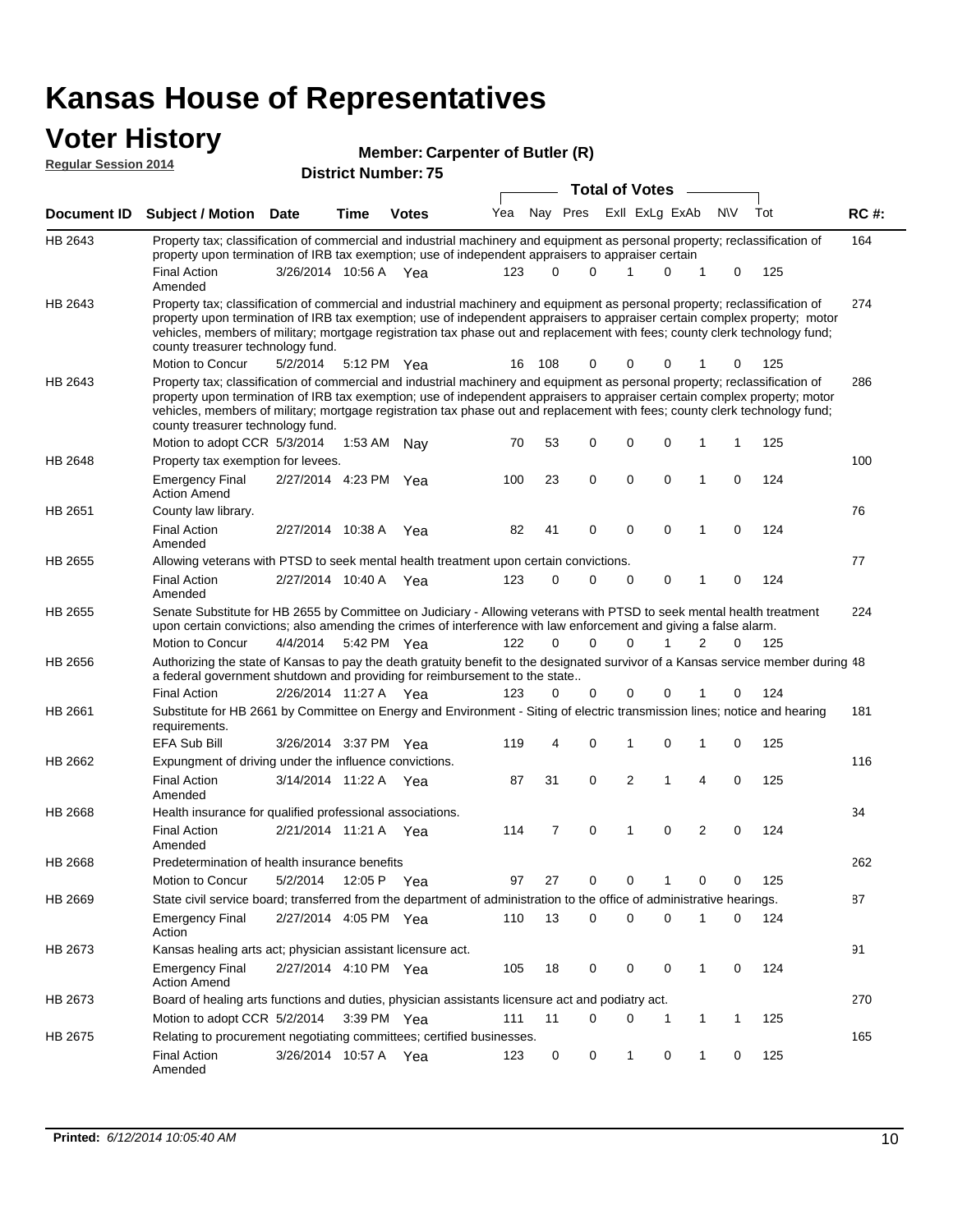#### **Voter History**

**Member: Carpenter of Butler (R) Regular Session 2014**

| noguidi ocoololi 4014 |                                                                                                                                                                                                                                                                                               |                       |             | <b>District Number: 75</b> |     |             |                         |    |                       |              |                   |     |             |
|-----------------------|-----------------------------------------------------------------------------------------------------------------------------------------------------------------------------------------------------------------------------------------------------------------------------------------------|-----------------------|-------------|----------------------------|-----|-------------|-------------------------|----|-----------------------|--------------|-------------------|-----|-------------|
|                       |                                                                                                                                                                                                                                                                                               |                       |             |                            |     |             |                         |    | <b>Total of Votes</b> |              |                   |     |             |
| <b>Document ID</b>    | <b>Subject / Motion Date</b>                                                                                                                                                                                                                                                                  |                       | <b>Time</b> | <b>Votes</b>               | Yea |             | Nay Pres Exll ExLg ExAb |    |                       |              | <b>NV</b>         | Tot | <b>RC#:</b> |
| HB 2681               | Substitute for HB2681 by Committee on Veterans, Military, and Homeland Security--Abolishing the Kansas commission on<br>veterans affairs; creating the Kansas commission on veterans affairs office within the executive branch of government.<br>Final Action Sub Bill 3/20/2014 11:18 A Yea |                       |             |                            | 123 | 0           | $\Omega$                |    | $\Omega$              |              | 1<br>0            | 125 | 132         |
| HB 2681               | Substitute for HB2681 by Committee on Veterans, Military, and Homeland Security - Abolishing the Kansas commission on                                                                                                                                                                         |                       |             |                            |     |             |                         |    |                       |              |                   |     | 219         |
|                       | veterans affairs; creating the Kansas commission on veterans affairs office within the executive branch of government.                                                                                                                                                                        |                       |             |                            |     |             |                         |    |                       |              |                   |     |             |
|                       | Motion to Concur                                                                                                                                                                                                                                                                              | 4/4/2014              | 11:41 A     | Yea                        | 122 | 0           | 0                       |    | $\mathbf{1}$          | 1            | 0<br>1            | 125 |             |
| HB 2684               | Allocating moneys from driver's license fees to the judicial branch nonjudicial salary adjustment fund.                                                                                                                                                                                       |                       |             |                            |     |             |                         |    |                       |              |                   |     | 78          |
|                       | <b>Final Action</b>                                                                                                                                                                                                                                                                           | 2/27/2014 10:41 A     |             | Nav                        | 93  | 30          | $\Omega$                |    | $\Omega$              | 0            | 1<br>0            | 124 |             |
| HB 2687               | Unclaimed property act and hearings.                                                                                                                                                                                                                                                          |                       |             |                            |     |             |                         |    |                       |              |                   |     | 59          |
|                       | <b>Final Action</b>                                                                                                                                                                                                                                                                           | 2/26/2014 11:44 A     |             | Yea                        | 119 | 4           | $\mathbf 0$             |    | 0                     | 0            | 0<br>$\mathbf{1}$ | 124 |             |
| HB 2687               | Unclaimed property act and hearings.                                                                                                                                                                                                                                                          |                       |             |                            |     |             |                         |    |                       |              |                   |     | 251         |
|                       | Motion to Concur                                                                                                                                                                                                                                                                              | 5/1/2014              |             | 1:56 PM Yea                | 125 | $\mathbf 0$ | $\mathbf 0$             |    | 0                     | 0            | 0<br>0            | 125 |             |
| HB 2689               | Amending which convictions are counted for driving while license canceled, suspended or revoked.                                                                                                                                                                                              |                       |             |                            |     |             |                         |    |                       |              |                   |     | 231         |
|                       | <b>Final Action</b><br>Amended                                                                                                                                                                                                                                                                | 4/5/2014              | 10:23 A     | Yea                        | 121 | $\mathbf 0$ | 0                       |    | $\Omega$              | 0            | 0<br>4            | 125 |             |
| HB 2693               | Providing for testing by community colleges for commercial driver's licenses and allowing temporary commercial driver's<br>license holders the ability to drive class A commercial vehicles.                                                                                                  |                       |             |                            |     |             |                         |    |                       |              |                   |     | 104         |
|                       | <b>Emergency Final</b><br><b>Action Amend</b>                                                                                                                                                                                                                                                 | 2/27/2014 4:28 PM Yea |             |                            | 123 | 0           | 0                       |    | $\Omega$              | $\mathbf 0$  | 0<br>1            | 124 |             |
| HB 2693               | Senate Substitute for HB 2693 by Committee on Transportation - Providing for testing by community colleges for commercial<br>driver's licenses; entities serving as driver's licenses examiners.<br>Motion to adopt CCR 5/1/2014                                                              |                       |             | 4:42 PM Yea                | 125 | $\Omega$    | 0                       |    | 0                     | 0            | $\Omega$<br>0     | 125 | 255         |
| HB 2715               | Farm machinery and equipment annual highway permits, commercial drivers' license.                                                                                                                                                                                                             |                       |             |                            |     |             |                         |    |                       |              |                   |     | 98          |
|                       | <b>Emergency Final</b><br><b>Action Amend</b>                                                                                                                                                                                                                                                 | 2/27/2014 4:21 PM Yea |             |                            | 123 | 0           | 0                       |    | 0                     | 0            | 0<br>1            | 124 |             |
| HB 2717               | Registration of operators of assisted living, residential health care, home plus or adult day care facilities.                                                                                                                                                                                |                       |             |                            |     |             |                         |    |                       |              |                   |     | 175         |
|                       | <b>Emergency Final</b><br><b>Action Amend</b>                                                                                                                                                                                                                                                 | 3/26/2014 3:29 PM Yea |             |                            | 114 | 9           | $\Omega$                | -1 |                       | 0            | 0                 | 125 |             |
| HB 2721               | Substitute for Substitute for HB 2721 by Committee on Commerce, Labor and Economic Development †Enacting the<br>business entity standard treatment act.                                                                                                                                       |                       |             |                            |     |             |                         |    |                       |              |                   |     | 117         |
|                       | Final Action Sub Bill 3/14/2014 11:23 A Yea                                                                                                                                                                                                                                                   |                       |             |                            | 118 | 0           | 0                       |    | 2                     |              | 4<br>0            | 125 |             |
| HB 2721               | Substitute for Substitute for HB 2721 by Committee on Commerce, Labor and Economic Development - Enacting the business 273<br>entity standard treatment act.                                                                                                                                  |                       |             |                            |     |             |                         |    |                       |              |                   |     |             |
|                       | Motion to Concur                                                                                                                                                                                                                                                                              | 5/2/2014              |             | 3:59 PM Yea                | 122 | 0           | 0                       |    | 0                     |              | 1<br>1            | 125 |             |
| HB 2724               | Uniform commercial driver's license act; definition of tank vehicle.<br><b>Emergency Final</b><br>Action                                                                                                                                                                                      | 2/27/2014 4:22 PM Yea |             |                            | 122 | 1           | 0                       |    | 0                     | 0            | 0<br>1            | 124 | 99          |
| HB 2727               | Expiration of license plates and placards for individuals with disability.                                                                                                                                                                                                                    |                       |             |                            |     |             |                         |    |                       |              |                   |     | 88          |
|                       | <b>Emergency Final</b><br>Action                                                                                                                                                                                                                                                              | 2/27/2014 4:06 PM Yea |             |                            | 123 | 0           | 0                       |    | 0                     | 0            | -1<br>0           | 124 |             |
| HB 2728               | Permits for the operation of salvage vehicles no longer required to be prepared in triplicate.                                                                                                                                                                                                |                       |             |                            |     |             |                         |    |                       |              |                   |     | 89          |
|                       | <b>Emergency Final</b><br>Action                                                                                                                                                                                                                                                              | 2/27/2014 4:07 PM Yea |             |                            | 122 | 1           | 0                       |    | 0                     | 0            | 1<br>0            | 124 |             |
| HB 2728               | Permits for the operation of salvage vehicles no longer required to be prepared in triplicate.                                                                                                                                                                                                |                       |             |                            |     |             |                         |    |                       |              |                   |     | 192         |
|                       | Motion to Concur                                                                                                                                                                                                                                                                              | 3/31/2014 11:43 A Yea |             |                            | 122 | 0           | 0                       |    | $\mathbf{1}$          | 0            | 2<br>0            | 125 |             |
| HB 2732               | Sales tax authority for Rooks county for constructing or remodeling a jail facility.                                                                                                                                                                                                          |                       |             |                            |     |             |                         |    |                       |              |                   |     | 232         |
|                       | <b>Final Action</b>                                                                                                                                                                                                                                                                           | 4/5/2014              |             | 10:24 A Yea                | 121 | 0           | 0                       |    | 0                     | 0            | 0<br>4            | 125 |             |
| HB 2744               | Insurance; coverage for autism spectrum disorder.                                                                                                                                                                                                                                             |                       |             |                            |     |             |                         |    |                       |              |                   |     | 137         |
|                       | <b>Final Action</b><br>Amended                                                                                                                                                                                                                                                                | 3/21/2014 10:14 A Yea |             |                            | 114 | 3           | $\mathbf 0$             |    | 0                     | $\mathbf{1}$ | 6<br>1            | 125 |             |
| HB 2745               | Tax lien on property voluntarily transferred.                                                                                                                                                                                                                                                 |                       |             |                            |     |             |                         |    |                       |              |                   |     | 166         |
|                       | <b>Final Action</b>                                                                                                                                                                                                                                                                           | 3/26/2014 10:58 A     |             | Yea                        | 123 | 0           | 0                       |    | $\mathbf{1}$          | 0            | 0<br>1            | 125 |             |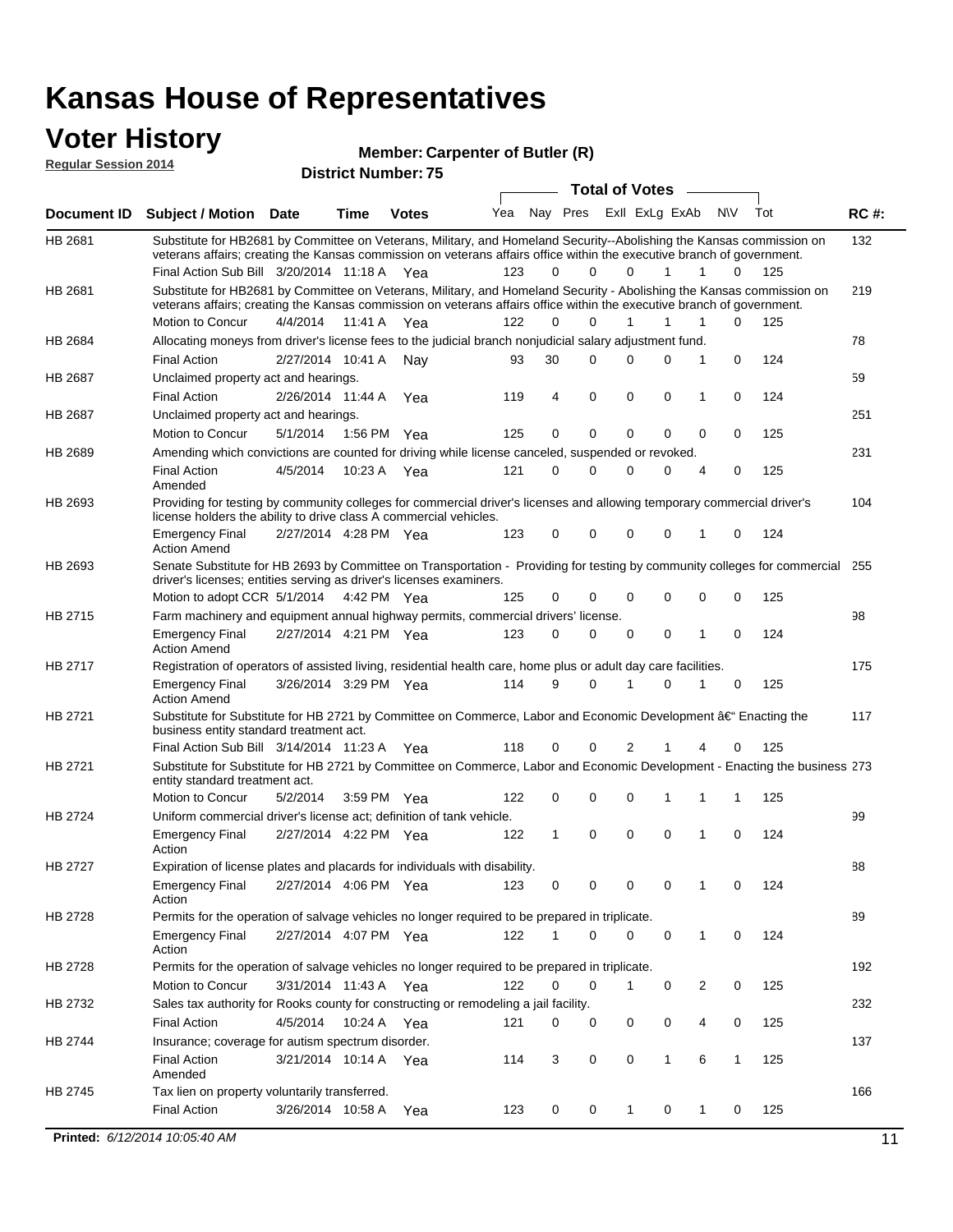### **Voter History**

**Regular Session 2014**

#### **Member: Carpenter of Butler (R)**

|                 |                                                                                                                                                                                                                                                                                     |                       |             |              |     | <b>Total of Votes</b> |          |   |                |             |                |             |     |             |
|-----------------|-------------------------------------------------------------------------------------------------------------------------------------------------------------------------------------------------------------------------------------------------------------------------------------|-----------------------|-------------|--------------|-----|-----------------------|----------|---|----------------|-------------|----------------|-------------|-----|-------------|
| Document ID     | <b>Subject / Motion Date</b>                                                                                                                                                                                                                                                        |                       | Time        | <b>Votes</b> | Yea | Nay Pres              |          |   | Exll ExLg ExAb |             |                | <b>NV</b>   | Tot | <b>RC#:</b> |
| HB 2755         | Repealing the sunset on the Kansas taxpayer transparency act.                                                                                                                                                                                                                       |                       |             |              |     |                       |          |   |                |             |                |             |     | 140         |
|                 | <b>Final Action</b>                                                                                                                                                                                                                                                                 | 3/24/2014 10:13 A     |             | Yea          | 122 | 0                     | 0        |   | 0              | 0           | 3              | 0           | 125 |             |
| HB 2767         | State child death review board.                                                                                                                                                                                                                                                     |                       |             |              |     |                       |          |   |                |             |                |             |     | 167         |
|                 | <b>Final Action</b><br>Amended                                                                                                                                                                                                                                                      | 3/26/2014 10:59 A     |             | Yea          | 123 | 0                     | 0        |   | 1              | $\mathbf 0$ | 1              | 0           | 125 |             |
| <b>HCR 5029</b> | Urging the Kansas bureau of investigation to establish a blue alert system for the state of Kansas.                                                                                                                                                                                 |                       |             |              |     |                       |          |   |                |             |                |             |     | 95          |
|                 | <b>Emergency Final</b><br><b>Action Amend</b>                                                                                                                                                                                                                                       | 2/27/2014 4:15 PM Yea |             |              | 121 | $\overline{2}$        | 0        |   | 0              | $\mathbf 0$ | 1              | 0           | 124 |             |
| <b>HCR 5031</b> | Urging Congress to provide for the prompt payment of disability compensation to U.S. Veterans.                                                                                                                                                                                      |                       |             |              |     |                       |          |   |                |             |                |             |     | 125         |
|                 | <b>Final Action</b>                                                                                                                                                                                                                                                                 | 3/19/2014 11:21 A     |             | Yea          | 122 | $\Omega$              | 0        |   | 0              | 1           | 2              | 0           | 125 |             |
| HR 6049         | Resolution encouraging the creation of a Kansas plan for comprehensive treatment of chronic obstruction pulmonary<br>disease.                                                                                                                                                       |                       |             |              |     |                       |          |   |                |             |                |             |     | 109         |
|                 | <b>Emergency Final</b><br><b>Action Amend</b>                                                                                                                                                                                                                                       | 3/6/2014              | 11:24 A     | Yea          | 120 | 0                     | 0        |   | 2              | 1           | $\overline{2}$ | $\mathbf 0$ | 125 |             |
| HR 6063         | Urging the President to extend the qualifications for the Women's Army Corps Service Medal.                                                                                                                                                                                         |                       |             |              |     |                       |          |   |                |             |                |             |     | 143         |
|                 | <b>Final Action</b>                                                                                                                                                                                                                                                                 | 3/25/2014 10:11 A Yea |             |              | 123 | $\Omega$              | $\Omega$ |   | 1              | $\Omega$    | $\mathbf{1}$   | 0           | 125 |             |
| SB 40           | House Substitute for SB 40 by Committee on Corrections and Juvenile Justice †Secretary of corrections; including juvenile<br>offenders in the prison made goods act; authorizing use of correctional industries funds for payment of<br>Final Action Sub Bill 3/17/2014 11:23 A Yea |                       |             |              |     |                       |          |   |                |             |                |             | 123 |             |
|                 |                                                                                                                                                                                                                                                                                     |                       |             |              | 123 | 0                     | 0        |   | 0              | $\Omega$    | 2              | $\mathbf 0$ | 125 |             |
| <b>SB 54</b>    | Medical assistance recovery program; rules and regulations.                                                                                                                                                                                                                         |                       |             |              |     |                       |          |   |                |             |                |             |     | 174         |
|                 | <b>Emergency Final</b><br><b>Action Amend</b>                                                                                                                                                                                                                                       | 3/26/2014 3:28 PM Yea |             |              | 95  | 28                    | 0        |   | 1              | $\mathbf 0$ | 1              | 0           | 125 |             |
| <b>SB 54</b>    | Amendments to statutes regulating abortions.                                                                                                                                                                                                                                        |                       |             |              |     |                       |          |   |                |             |                |             |     | 214         |
|                 | Motion to Adopt CCR 4/4/2014                                                                                                                                                                                                                                                        |                       | 9:59 AM Yea |              | 112 | 11                    | 0        | 1 |                | 0           | 1              | 0           | 125 |             |
| SB 63           | State use law; purchases by municipalities; committee sunset date and chairperson selection.                                                                                                                                                                                        |                       |             |              |     |                       |          |   |                |             |                | 280         |     |             |
|                 | Motion to adopt CCR 5/2/2014                                                                                                                                                                                                                                                        |                       | 8:52 PM Yea |              | 124 | 0                     | 0        |   | 0              | 0           | 1              | 0           | 125 |             |
| SB 99           | Lobbyists defined.                                                                                                                                                                                                                                                                  |                       |             |              |     |                       |          |   |                |             |                |             |     | 184         |
|                 | <b>Emergency Final</b><br>Action                                                                                                                                                                                                                                                    | 3/26/2014 3:41 PM Yea |             |              | 117 | 6                     | 0        |   | 1              | $\mathbf 0$ | 1              | 0           | 125 |             |
| SB 147          | House Substitute for SB 147 by Committee on Agriculture and Natural Resources †Amending the powers and duties of the 133<br>Kansas department of agriculture division of conservation and the state conservation commission.                                                        |                       |             |              |     |                       |          |   |                |             |                |             |     |             |
|                 | Final Action Sub Bill 3/20/2014 11:19 A Yea<br>Amended                                                                                                                                                                                                                              |                       |             |              | 123 | 0                     | 0        |   | 0              | 1           | 1              | 0           | 125 |             |
| SB 218          | House Substitute for SB 218 by Committee on Appropriations-Education; relating to the financing and instruction thereof;                                                                                                                                                            |                       |             |              |     |                       |          |   |                |             |                |             |     | 226         |
|                 | making and concerning appropriations for the fiscal years ending June 30, 2014, and June 30, 2015, for certain agencies.<br>Final Action Sub Bill 4/4/2014 6:17 PM Yea                                                                                                              |                       |             |              | 91  | 31                    | 0        |   | 0              | 1           | 2              | $\Omega$    | 125 |             |
|                 | Amended                                                                                                                                                                                                                                                                             |                       |             |              |     |                       |          |   |                |             |                |             |     |             |
| SB 218          | House Substitute for SB 218 by Committee on Appropriations-Education; relating to the financing and instruction thereof;                                                                                                                                                            |                       |             |              |     |                       |          |   |                |             |                |             |     | 237         |
|                 | making and concerning appropriations for the fiscal years ending June 30, 2014, and June 30, 2015, for certain agencies.                                                                                                                                                            |                       |             |              |     |                       |          |   |                |             |                |             |     |             |
|                 | Sub Motion to Adopt 4/6/2014 12:51 A Yea                                                                                                                                                                                                                                            |                       |             |              | 55  | 67                    | 0        |   | 0              | 0           | 3              | 0           | 125 |             |
| SB 231          | <b>CCR</b><br>House Substitute for SB 231 â€' Concerning valuation and appeals; renaming the state court of tax appeals; timing of<br>decisions.                                                                                                                                    |                       |             |              |     |                       |          |   |                |             |                |             |     | 134         |
|                 | Final Action Sub Bill 3/20/2014 11:21 A Yea                                                                                                                                                                                                                                         |                       |             |              | 123 | 0                     | 0        |   | 0              | 1           | 1              | 0           | 125 |             |
| SB 231          | Amended<br>House Substitute for SB 231 - Concerning valuation and appeals; renaming the state court of tax appeals; timing of<br>decisions                                                                                                                                          |                       |             |              |     |                       |          |   |                |             |                |             |     | 281         |
|                 | Motion to Adopt CCR 5/2/2014 8:56 PM Yea                                                                                                                                                                                                                                            |                       |             |              | 124 | 0                     | 0        |   | 0              | $\mathbf 0$ | 1              | 0           | 125 |             |
| SB 245          | House Substitute for SB 245 by Committee on Appropriations - Appropriations for FY 2014, FY 2015, and FY 2016 for the                                                                                                                                                               |                       |             |              |     |                       |          |   |                |             |                |             |     | 13          |
|                 | department of corrections; capital improvement projects.<br>Final Action Sub Bill 2/13/2014 11:34 A Yea                                                                                                                                                                             |                       |             |              | 79  | 41                    | 0        |   | 3              | 0           | 1              | 0           | 124 |             |
|                 | Amended                                                                                                                                                                                                                                                                             |                       |             |              |     |                       |          |   |                |             |                |             |     |             |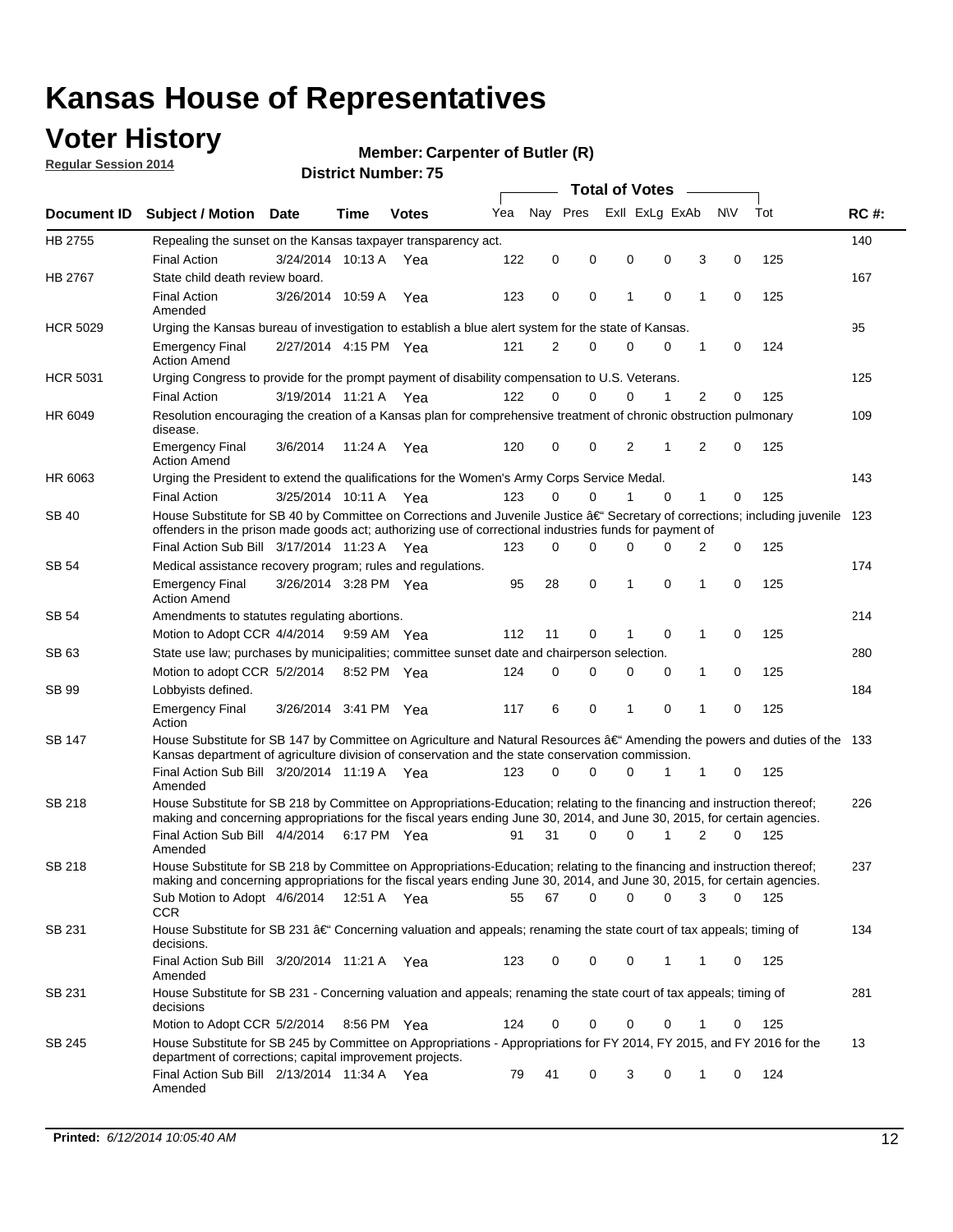### **Voter History**

#### **Member: Carpenter of Butler (R)**

**Regular Session 2014**

|               |                                                                                                                                                                                                                                                                                                                                                                                                                                                                                                                                                                                                                                                                                                                                                                                                                   |                       |             | ט ואטווו <b>ווער ויטוווער</b> |     |    | <b>Total of Votes</b>       |   |             |                |             |     |             |
|---------------|-------------------------------------------------------------------------------------------------------------------------------------------------------------------------------------------------------------------------------------------------------------------------------------------------------------------------------------------------------------------------------------------------------------------------------------------------------------------------------------------------------------------------------------------------------------------------------------------------------------------------------------------------------------------------------------------------------------------------------------------------------------------------------------------------------------------|-----------------------|-------------|-------------------------------|-----|----|-----------------------------|---|-------------|----------------|-------------|-----|-------------|
|               | Document ID Subject / Motion Date                                                                                                                                                                                                                                                                                                                                                                                                                                                                                                                                                                                                                                                                                                                                                                                 |                       | <b>Time</b> | <b>Votes</b>                  |     |    | Yea Nay Pres ExII ExLg ExAb |   |             |                | <b>NV</b>   | Tot | <b>RC#:</b> |
| <b>SB 245</b> | House Substitute for SB 245 by Committee on Appropriations - Education funding; relating to mineral production; creating the 258<br>mineral production education fund, crediting 20% of remainder from oil and gas tax into such fund, moneys expended on<br>education; abolishing the oil and gas valuation depletion trust fund; allowing the counties to retain funds already in such<br>county's oil and gas valuation depletion trust fund; concerning school financing sources; proceeds from the tax levied by a<br>school district under authority of K.S.A. 2013 Supp. 72-6431, remitted to the state treasury to the credit of the state school<br>district finance fund not to the district's general fund; making and concerning appropriations for fiscal year 2017.<br>Motion to adopt CCR 5/1/2014 |                       |             | 5:06 PM Yea                   | 88  | 37 | 0                           | 0 | 0           | 0              | 0           | 125 |             |
| <b>SB 248</b> | Victim notification prior to release of certain inmates.                                                                                                                                                                                                                                                                                                                                                                                                                                                                                                                                                                                                                                                                                                                                                          |                       |             |                               |     |    |                             |   |             |                |             |     | 119         |
|               | <b>Final Action</b>                                                                                                                                                                                                                                                                                                                                                                                                                                                                                                                                                                                                                                                                                                                                                                                               | 3/17/2014 11:18 A     |             | Yea                           | 122 | 0  | 0                           | 0 | 0           | 2              | 1           | 125 |             |
| SB 254        | Medical assistance recovery program; rules and regulations.                                                                                                                                                                                                                                                                                                                                                                                                                                                                                                                                                                                                                                                                                                                                                       |                       |             |                               |     |    |                             |   |             |                |             |     | 179         |
|               | <b>Emergency Final</b><br>Action                                                                                                                                                                                                                                                                                                                                                                                                                                                                                                                                                                                                                                                                                                                                                                                  | 3/26/2014 3:34 PM Yea |             |                               | 123 | 0  | 0                           | 1 | 0           | $\mathbf{1}$   | 0           | 125 |             |
| SB 256        | Attorney general; costs in criminal appeals.                                                                                                                                                                                                                                                                                                                                                                                                                                                                                                                                                                                                                                                                                                                                                                      |                       |             |                               |     |    |                             |   |             |                |             |     | 147         |
|               | <b>Final Action</b><br>Amended                                                                                                                                                                                                                                                                                                                                                                                                                                                                                                                                                                                                                                                                                                                                                                                    | 3/25/2014 10:16 A     |             | Yea                           | 119 | 4  | 0                           | 1 | 0           | 1              | $\mathbf 0$ | 125 |             |
| SB 256        | Amending the crime of mistreatment of a dependent adult; creating the crime of mistreatment of an elder person; amending<br>the crime of unlawful sexual relations; amending provisions relating to appearance bonds and surety regulation; amending<br>violations of the Kansas racketeer influenced and corrupt organization act; also concerning the attorney general, costs in<br>criminal appeals.                                                                                                                                                                                                                                                                                                                                                                                                           |                       |             |                               |     |    |                             |   |             |                |             |     | 236         |
|               | Motion to Adopt CCR 4/5/2014                                                                                                                                                                                                                                                                                                                                                                                                                                                                                                                                                                                                                                                                                                                                                                                      |                       |             | 6:52 PM Yea                   | 118 | 4  | 0                           | 0 | 0           | 3              | 0           | 125 |             |
| SB 258        | Amending the juvenile statute of limitations to match adult time limitations for sex crimes.                                                                                                                                                                                                                                                                                                                                                                                                                                                                                                                                                                                                                                                                                                                      |                       |             |                               |     |    |                             |   |             |                |             |     | 135         |
|               | <b>Final Action</b><br>Amended                                                                                                                                                                                                                                                                                                                                                                                                                                                                                                                                                                                                                                                                                                                                                                                    | 3/20/2014 11:21 A Yea |             |                               | 123 | 0  | 0                           | 0 | 1           | 1              | 0           | 125 |             |
| <b>SB 258</b> | Relating to issuance of certificates of birth resulting in stillbirth.                                                                                                                                                                                                                                                                                                                                                                                                                                                                                                                                                                                                                                                                                                                                            |                       |             |                               |     |    |                             |   |             |                |             |     | 259         |
|               | Motion to Adopt CCR 5/1/2014 5:12 PM Yea                                                                                                                                                                                                                                                                                                                                                                                                                                                                                                                                                                                                                                                                                                                                                                          |                       |             |                               | 121 | 4  | 0                           | 0 | 0           | 0              | 0           | 125 |             |
| SB 263        | Establishing the military funeral honors fund under the adjutant general's office.<br><b>Final Action</b>                                                                                                                                                                                                                                                                                                                                                                                                                                                                                                                                                                                                                                                                                                         | 3/25/2014 10:17 A Yea |             |                               | 123 | 0  | 0                           | 1 | 0           | 1              | 0           | 125 | 148         |
| SB 263        | Amended<br>Veterans and military matters; military honors fund; death gratuity; disabled veterans preference, state jobs and contracts;                                                                                                                                                                                                                                                                                                                                                                                                                                                                                                                                                                                                                                                                           |                       |             |                               |     |    |                             |   |             |                |             |     |             |
|               | schools on military reservations, funding.                                                                                                                                                                                                                                                                                                                                                                                                                                                                                                                                                                                                                                                                                                                                                                        |                       |             |                               |     |    |                             |   |             |                |             |     | 256         |
|               | Motion to adopt CCR 5/1/2014 4:47 PM Yea                                                                                                                                                                                                                                                                                                                                                                                                                                                                                                                                                                                                                                                                                                                                                                          |                       |             |                               | 124 | 0  | 0                           | 0 | $\mathbf 0$ | 0              | 1           | 125 |             |
| SB 265        | Income definition for Homestead Refund eligibility.<br><b>Final Action</b>                                                                                                                                                                                                                                                                                                                                                                                                                                                                                                                                                                                                                                                                                                                                        | 3/13/2014 11:23 A Yea |             |                               | 121 | 0  | 0                           | 1 | 1           | $\overline{2}$ | 0           | 125 | 113         |
|               | Amended                                                                                                                                                                                                                                                                                                                                                                                                                                                                                                                                                                                                                                                                                                                                                                                                           |                       |             |                               |     |    |                             |   |             |                |             |     |             |
| SB 265        | Definition of income for homestead refund and SAFESR eligibility; income tax credits for adoption expenses and expenses to<br>make dwelling or facility accessible to persons with a disability; income tax deductions, self-employment taxes, expenses<br>related to organ donations, net gain on the sale of certain livestock; withholding, non-resident pass-through entity income;<br>Kansas taxpayer transparency act, sunset; sales tax exemptions.<br>Motion to Adopt CCR 4/4/2014 6:29 PM Yea                                                                                                                                                                                                                                                                                                            |                       |             |                               | 122 | 0  | 0                           | 0 | 1           | 2              | 0           | 125 | 227         |
| SB 266        | Mineral severance tax return file date.                                                                                                                                                                                                                                                                                                                                                                                                                                                                                                                                                                                                                                                                                                                                                                           |                       |             |                               |     |    |                             |   |             |                |             |     | 114         |
|               | <b>Final Action</b><br>Amended                                                                                                                                                                                                                                                                                                                                                                                                                                                                                                                                                                                                                                                                                                                                                                                    | 3/13/2014 11:24 A     |             | Yea                           | 121 | 0  | 0                           | 1 | 1           | 2              | 0           | 125 |             |
| SB 266        | Severance tax return and payment dates; sales tax authority for Rooks county; property tax exemptions for certain donations<br>of land to the state and for amateur-built aircraft; sales tax exemptions for surface mining equipment and certain charitable<br>organizations.                                                                                                                                                                                                                                                                                                                                                                                                                                                                                                                                    |                       |             |                               |     |    |                             |   |             |                |             |     | 266         |
|               | Motion to Adopt CCR 5/2/2014                                                                                                                                                                                                                                                                                                                                                                                                                                                                                                                                                                                                                                                                                                                                                                                      |                       |             | $3:19 \text{ PM}$ Yea         | 122 | 1  | 0                           | 0 | 1           | 1              | 0           | 125 |             |
| SB 267        | Insurance; excluding real estate from acceptable security deposits with the commissioner and requiring original handwritten<br>signatures on deposit forms.                                                                                                                                                                                                                                                                                                                                                                                                                                                                                                                                                                                                                                                       |                       |             |                               |     |    |                             |   |             |                |             |     | 144         |
|               | <b>Final Action</b>                                                                                                                                                                                                                                                                                                                                                                                                                                                                                                                                                                                                                                                                                                                                                                                               | 3/25/2014 10:12 A Yea |             |                               | 123 | 0  | 0                           | 1 | 0           | 1              | 0           | 125 |             |
| SB 268        | Insurance; Risk-based capital requirements.                                                                                                                                                                                                                                                                                                                                                                                                                                                                                                                                                                                                                                                                                                                                                                       |                       |             |                               |     |    |                             |   |             |                |             |     | 145         |
|               | <b>Final Action</b>                                                                                                                                                                                                                                                                                                                                                                                                                                                                                                                                                                                                                                                                                                                                                                                               | 3/25/2014 10:13 A     |             | Yea                           | 123 | 0  | 0                           | 1 | 0           | 1              | 0           | 125 |             |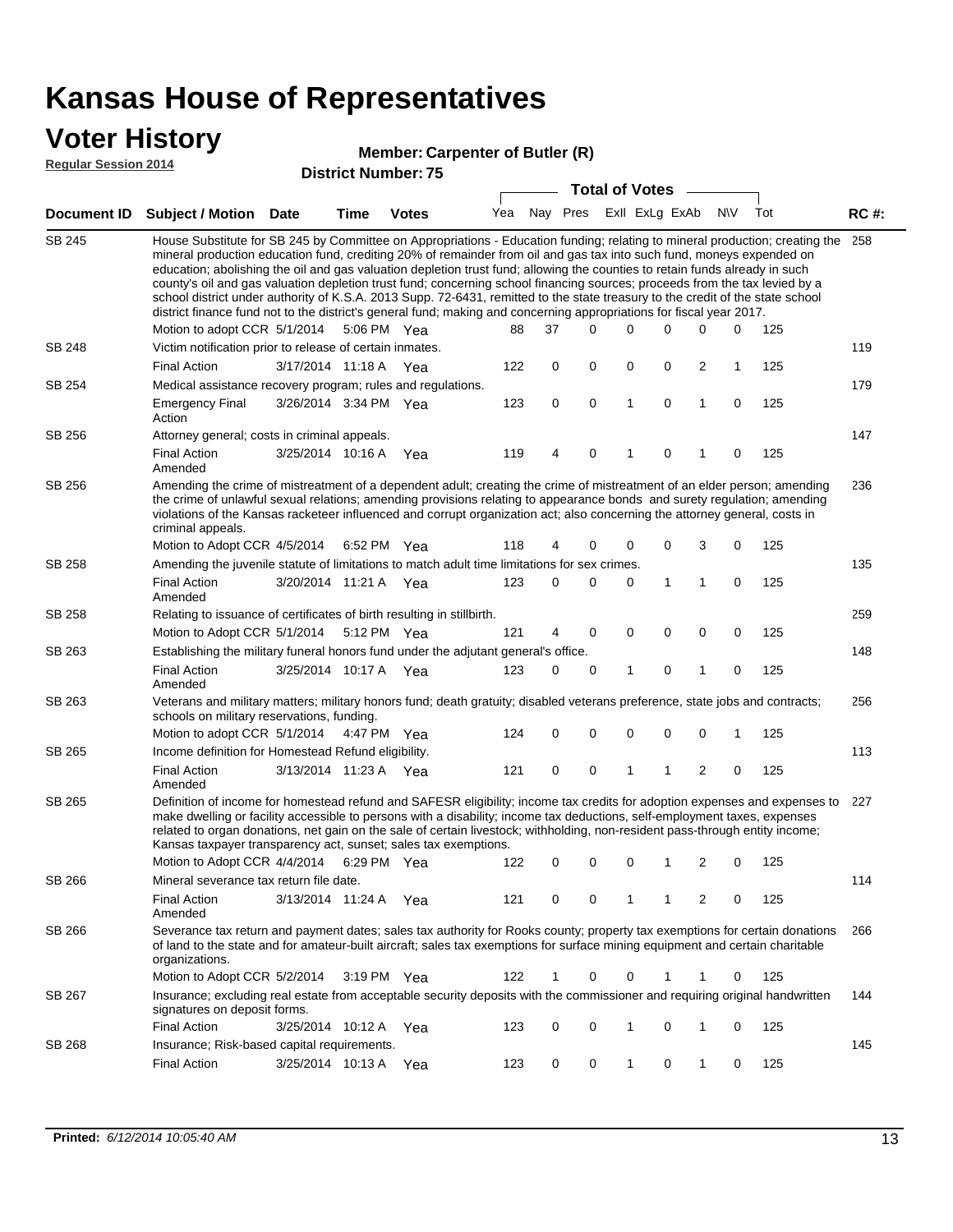### **Voter History**

**Regular Session 2014**

#### **Member: Carpenter of Butler (R)**

| Nay Pres<br>Exll ExLg ExAb<br>N\V<br>Tot<br>Yea<br>Document ID<br><b>Subject / Motion Date</b><br><b>Votes</b><br>Time<br>SB 271<br>Amending the Kansas medicaid fraud control act.<br>0<br>0<br>0<br>125<br><b>Emergency Final</b><br>3/26/2014 3:30 PM Yea<br>123<br>-1<br>1<br>0<br><b>Action Amend</b><br>SB 271<br>Amending the Kansas medicaid fraud control act.<br>125<br>Motion to Adopt CCR 4/4/2014 6:33 PM Yea<br>122<br>0<br>0<br>0<br>1<br>2<br>0<br>SB 272<br>Eliminating the 3% limit on controlled shooting area acreage in a county.<br>125<br>3/25/2014 10:19 A Yea<br>123<br>0<br>0<br>1<br>0<br>1<br>0<br><b>Final Action</b><br>House Substitute for SB 273 by Committee on Transportation †Commercial vehicles; regulation and registration thereof.<br>SB 273<br>Final Action Sub Bill 3/26/2014 11:00 A Yea<br>122<br>0<br>1<br>0<br>125<br>1<br>1<br>0<br>Amended<br>SB 273<br>Regulation of commercial motor vehicles; exemption from rules and regulations of the Kansas corporation commission.<br>22<br>0<br>0<br>125<br>Motion to Adopt CCR 5/2/2014 3:10 PM Yea<br>101<br>1<br>1<br>0<br>SB 274<br>Political action committees, legislative leadership. |             |
|-----------------------------------------------------------------------------------------------------------------------------------------------------------------------------------------------------------------------------------------------------------------------------------------------------------------------------------------------------------------------------------------------------------------------------------------------------------------------------------------------------------------------------------------------------------------------------------------------------------------------------------------------------------------------------------------------------------------------------------------------------------------------------------------------------------------------------------------------------------------------------------------------------------------------------------------------------------------------------------------------------------------------------------------------------------------------------------------------------------------------------------------------------------------------------------------|-------------|
|                                                                                                                                                                                                                                                                                                                                                                                                                                                                                                                                                                                                                                                                                                                                                                                                                                                                                                                                                                                                                                                                                                                                                                                         | <b>RC#:</b> |
|                                                                                                                                                                                                                                                                                                                                                                                                                                                                                                                                                                                                                                                                                                                                                                                                                                                                                                                                                                                                                                                                                                                                                                                         | 176         |
|                                                                                                                                                                                                                                                                                                                                                                                                                                                                                                                                                                                                                                                                                                                                                                                                                                                                                                                                                                                                                                                                                                                                                                                         |             |
|                                                                                                                                                                                                                                                                                                                                                                                                                                                                                                                                                                                                                                                                                                                                                                                                                                                                                                                                                                                                                                                                                                                                                                                         | 228         |
|                                                                                                                                                                                                                                                                                                                                                                                                                                                                                                                                                                                                                                                                                                                                                                                                                                                                                                                                                                                                                                                                                                                                                                                         |             |
|                                                                                                                                                                                                                                                                                                                                                                                                                                                                                                                                                                                                                                                                                                                                                                                                                                                                                                                                                                                                                                                                                                                                                                                         | 149         |
|                                                                                                                                                                                                                                                                                                                                                                                                                                                                                                                                                                                                                                                                                                                                                                                                                                                                                                                                                                                                                                                                                                                                                                                         |             |
|                                                                                                                                                                                                                                                                                                                                                                                                                                                                                                                                                                                                                                                                                                                                                                                                                                                                                                                                                                                                                                                                                                                                                                                         | 168         |
|                                                                                                                                                                                                                                                                                                                                                                                                                                                                                                                                                                                                                                                                                                                                                                                                                                                                                                                                                                                                                                                                                                                                                                                         |             |
|                                                                                                                                                                                                                                                                                                                                                                                                                                                                                                                                                                                                                                                                                                                                                                                                                                                                                                                                                                                                                                                                                                                                                                                         | 265         |
|                                                                                                                                                                                                                                                                                                                                                                                                                                                                                                                                                                                                                                                                                                                                                                                                                                                                                                                                                                                                                                                                                                                                                                                         |             |
|                                                                                                                                                                                                                                                                                                                                                                                                                                                                                                                                                                                                                                                                                                                                                                                                                                                                                                                                                                                                                                                                                                                                                                                         | 169         |
| $\mathbf 0$<br>15<br>0<br>$\mathbf{1}$<br>0<br>125<br><b>Final Action</b><br>3/26/2014 11:01 A Yea<br>108<br>1<br>Amended                                                                                                                                                                                                                                                                                                                                                                                                                                                                                                                                                                                                                                                                                                                                                                                                                                                                                                                                                                                                                                                               |             |
| <b>SB 278</b><br>Establishing the state board of veterinary examiners within the animal health division of the Kansas department of agriculture<br>for a two-year period.                                                                                                                                                                                                                                                                                                                                                                                                                                                                                                                                                                                                                                                                                                                                                                                                                                                                                                                                                                                                               | 127         |
| <b>Final Action</b><br>125<br>3/19/2014 11:24 A<br>122<br>0<br>0<br>0<br>1<br>2<br>0<br>Yea                                                                                                                                                                                                                                                                                                                                                                                                                                                                                                                                                                                                                                                                                                                                                                                                                                                                                                                                                                                                                                                                                             |             |
| SB 284<br>Amending the Kansas 911 act.                                                                                                                                                                                                                                                                                                                                                                                                                                                                                                                                                                                                                                                                                                                                                                                                                                                                                                                                                                                                                                                                                                                                                  | 124         |
| 2<br>$\mathbf 0$<br>$\mathbf 0$<br>$\mathbf 0$<br>2<br>125<br>3/17/2014 11:24 A<br>121<br>0<br><b>Final Action</b><br>Yea                                                                                                                                                                                                                                                                                                                                                                                                                                                                                                                                                                                                                                                                                                                                                                                                                                                                                                                                                                                                                                                               |             |
| SB 285<br>Optometrists; prohibition against limiting payment for covered services to insurance plan amounts.                                                                                                                                                                                                                                                                                                                                                                                                                                                                                                                                                                                                                                                                                                                                                                                                                                                                                                                                                                                                                                                                            | 150         |
| 125<br>3/25/2014 10:20 A Yea<br>0<br>0<br>$\mathbf 0$<br><b>Final Action</b><br>123<br>$\mathbf{1}$<br>0<br>1<br>Amended                                                                                                                                                                                                                                                                                                                                                                                                                                                                                                                                                                                                                                                                                                                                                                                                                                                                                                                                                                                                                                                                |             |
| SB 286<br>Extending sunset date on certain agriculture fees from July 1, 2015, to July 1, 2019.                                                                                                                                                                                                                                                                                                                                                                                                                                                                                                                                                                                                                                                                                                                                                                                                                                                                                                                                                                                                                                                                                         | 151         |
| 3/25/2014 10:23 A Yea<br>47<br>0<br>0<br>125<br><b>Final Action</b><br>76<br>-1<br>1<br>0<br>Amended                                                                                                                                                                                                                                                                                                                                                                                                                                                                                                                                                                                                                                                                                                                                                                                                                                                                                                                                                                                                                                                                                    |             |
| SB 286<br>Agriculture; extending sunset date on certain agriculture fees from July 1, 2015, to July 1, 2018; national day of the cowboy;<br>establishing the local food and farm task force.                                                                                                                                                                                                                                                                                                                                                                                                                                                                                                                                                                                                                                                                                                                                                                                                                                                                                                                                                                                            | 264         |
| Motion to adopt CCR 5/2/2014 3:04 PM Yea<br>102<br>21<br>0<br>0<br>125<br>1<br>1<br>0                                                                                                                                                                                                                                                                                                                                                                                                                                                                                                                                                                                                                                                                                                                                                                                                                                                                                                                                                                                                                                                                                                   |             |
| <b>SB 306</b><br>Modernizing certain insurance laws to allow use of additional investments.                                                                                                                                                                                                                                                                                                                                                                                                                                                                                                                                                                                                                                                                                                                                                                                                                                                                                                                                                                                                                                                                                             | 173         |
| 0<br>1<br>0<br>1<br>0<br>125<br><b>Emergency Final</b><br>3/26/2014 3:26 PM Yea<br>123<br>0<br>Action                                                                                                                                                                                                                                                                                                                                                                                                                                                                                                                                                                                                                                                                                                                                                                                                                                                                                                                                                                                                                                                                                   |             |
| <b>SB 308</b><br>Updating the Kansas no-call act.                                                                                                                                                                                                                                                                                                                                                                                                                                                                                                                                                                                                                                                                                                                                                                                                                                                                                                                                                                                                                                                                                                                                       | 138         |
| 125<br>3/21/2014 10:15 A<br>0<br>0<br>0<br>$\mathbf{1}$<br>6<br><b>Final Action</b><br>117<br>1<br>Yea                                                                                                                                                                                                                                                                                                                                                                                                                                                                                                                                                                                                                                                                                                                                                                                                                                                                                                                                                                                                                                                                                  |             |
| SB 309<br>Health insurance coverage for qualified professional associations.                                                                                                                                                                                                                                                                                                                                                                                                                                                                                                                                                                                                                                                                                                                                                                                                                                                                                                                                                                                                                                                                                                            | 182         |
| 125<br>3/26/2014 3:38 PM Yea<br>$\mathbf{1}$<br>0<br>1<br>0<br>1<br>$\mathbf 0$<br><b>Emergency Final</b><br>122<br>Action                                                                                                                                                                                                                                                                                                                                                                                                                                                                                                                                                                                                                                                                                                                                                                                                                                                                                                                                                                                                                                                              |             |
| SB 310<br>Grand juries; crimes to consider; amendment of indictment.                                                                                                                                                                                                                                                                                                                                                                                                                                                                                                                                                                                                                                                                                                                                                                                                                                                                                                                                                                                                                                                                                                                    | 180         |
| 125<br><b>Emergency Final</b><br>3/26/2014 3:35 PM Yea<br>122<br>0<br>0<br>0<br>1<br>1<br>1<br>Action                                                                                                                                                                                                                                                                                                                                                                                                                                                                                                                                                                                                                                                                                                                                                                                                                                                                                                                                                                                                                                                                                   |             |
| SB 311<br>Increasing the noneconomic damages cap and changing rules related to expert evidence.                                                                                                                                                                                                                                                                                                                                                                                                                                                                                                                                                                                                                                                                                                                                                                                                                                                                                                                                                                                                                                                                                         | 142         |
| 3/24/2014 10:17 A Yea<br>119<br>3<br>$\Omega$<br>0<br>0<br>3<br>125<br><b>Final Action</b><br>0<br>Amended                                                                                                                                                                                                                                                                                                                                                                                                                                                                                                                                                                                                                                                                                                                                                                                                                                                                                                                                                                                                                                                                              |             |
| SB 311<br>Increasing the noneconomic damages cap, changing rules related to expert evidence and repealing statutes pertaining to<br>collateral source benefits.                                                                                                                                                                                                                                                                                                                                                                                                                                                                                                                                                                                                                                                                                                                                                                                                                                                                                                                                                                                                                         | 203         |
| 0<br>0<br>125<br>Motion to adopt CCR 4/3/2014 6:15 PM Yea<br>120<br>0<br>1<br>0                                                                                                                                                                                                                                                                                                                                                                                                                                                                                                                                                                                                                                                                                                                                                                                                                                                                                                                                                                                                                                                                                                         |             |
| SB 321<br>Return of premiums separate from notice of denial of coverage.                                                                                                                                                                                                                                                                                                                                                                                                                                                                                                                                                                                                                                                                                                                                                                                                                                                                                                                                                                                                                                                                                                                | 146         |
| 3/25/2014 10:15 A Yea<br>0<br>$\mathbf{1}$<br>0<br>125<br><b>Final Action</b><br>123<br>0<br>1<br>0                                                                                                                                                                                                                                                                                                                                                                                                                                                                                                                                                                                                                                                                                                                                                                                                                                                                                                                                                                                                                                                                                     |             |
| SB 329<br>Clarifying court orders relating to parents in juvenile offender cases.<br>3/20/2014 11:23 A Yea<br>0<br>125<br><b>Final Action</b><br>123<br>0<br>0<br>1<br>1<br>0<br>Amended                                                                                                                                                                                                                                                                                                                                                                                                                                                                                                                                                                                                                                                                                                                                                                                                                                                                                                                                                                                                | 136         |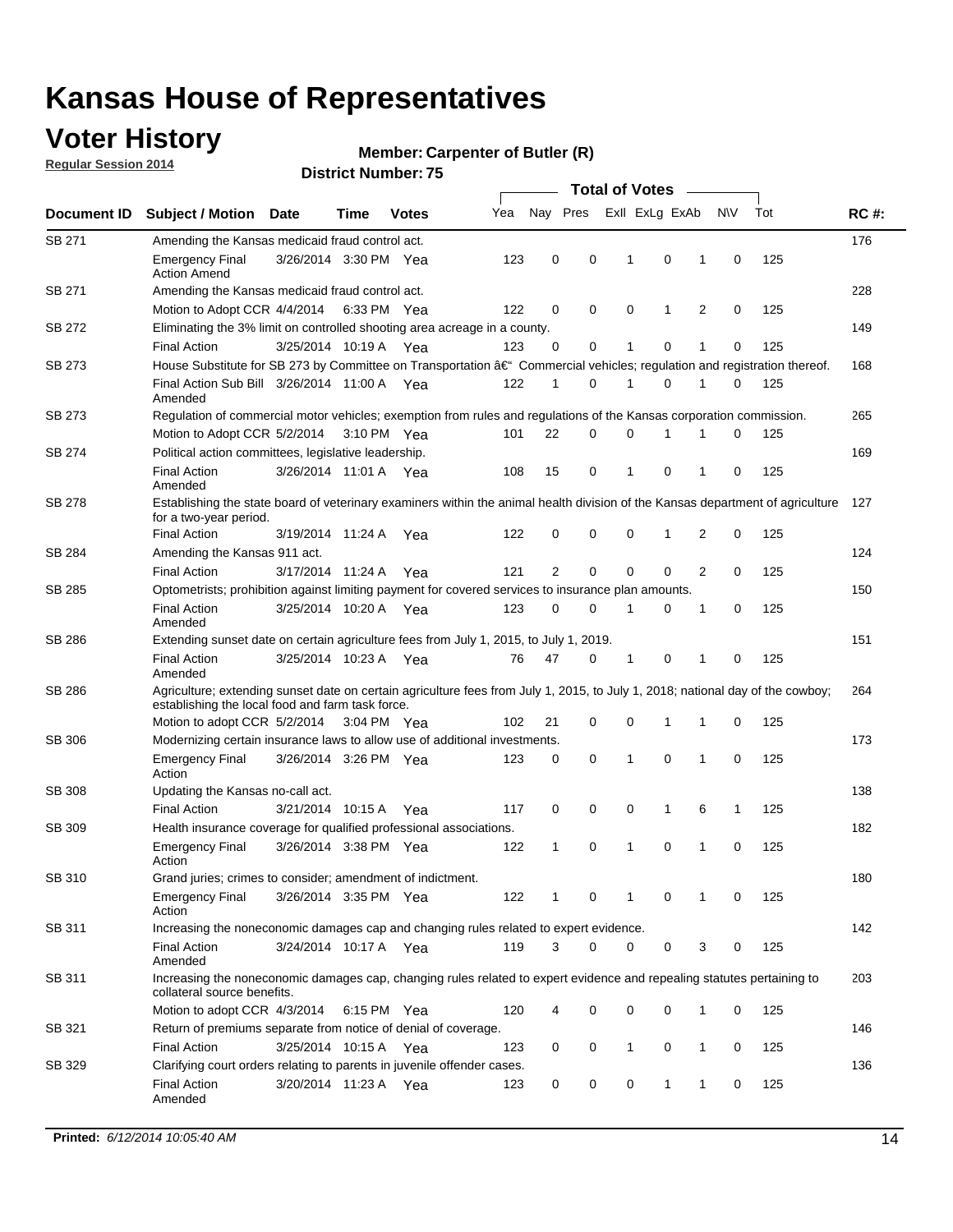### **Voter History**

**Regular Session 2014**

#### **Member: Carpenter of Butler (R)**

|                 |                                                                                                                                                                                   |                       |             |              |     |              |          |   | <b>Total of Votes</b> |                             |           |     |             |
|-----------------|-----------------------------------------------------------------------------------------------------------------------------------------------------------------------------------|-----------------------|-------------|--------------|-----|--------------|----------|---|-----------------------|-----------------------------|-----------|-----|-------------|
| Document ID     | Subject / Motion Date                                                                                                                                                             |                       | <b>Time</b> | <b>Votes</b> | Yea |              | Nay Pres |   | Exll ExLg ExAb        |                             | <b>NV</b> | Tot | <b>RC#:</b> |
| SB 329          | Clarifying court orders relating to parents in juvenile offender cases and changing the statute of limitations on certain juvenile<br>offenses.                                   |                       |             |              |     |              |          |   |                       |                             |           |     | 242         |
|                 | Motion to adopt CCR 4/30/2014 3:23 PM Yea                                                                                                                                         |                       |             |              | 122 | $\mathbf 1$  | 0        |   | 1<br>-1               | 0                           | 0         | 125 |             |
| SB 344          | Special permits, oversized loads, transportation of hay or feed stuffs.                                                                                                           |                       |             |              |     |              |          |   |                       |                             |           |     | 152         |
|                 | <b>Final Action</b><br>Amended                                                                                                                                                    | 3/25/2014 10:24 A     |             | Yea          | 122 | $\mathbf{1}$ | 0        |   | 1                     | 0<br>1                      | 0         | 125 |             |
| SB 349          | Boiler safety act; deputy inspectors.                                                                                                                                             |                       |             |              |     |              |          |   |                       |                             |           |     | 128         |
|                 | <b>Final Action</b><br>Amended                                                                                                                                                    | 3/19/2014 11:25 A     |             | Yea          | 119 | 3            | 0        |   | 0<br>1                | $\overline{2}$              | 0         | 125 |             |
| SB 349          | Board of technical professions; recodification of professions and scope of practice, other; boiler safety act, deputy<br>inspectors.                                              |                       |             |              |     |              |          |   |                       |                             |           |     | 215         |
|                 | Motion to Adopt CCR 4/4/2014                                                                                                                                                      |                       | 10:02 A     | Yea          | 112 | 11           | 0        |   | 1<br>0                | 1                           | 0         | 125 |             |
| SB 351          | Vehicle identification numbers; penalties; damages.                                                                                                                               |                       |             |              |     |              |          |   |                       |                             |           |     | 153         |
|                 | <b>Final Action</b>                                                                                                                                                               | 3/25/2014 10:25 A     |             | Yea          | 123 | 0            | 0        |   | 1<br>0                | 1                           | 0         | 125 |             |
| <b>SB 357</b>   | Increasing the number of allowable hunter education deferrals.                                                                                                                    |                       |             |              |     |              |          |   |                       |                             |           |     | 154         |
|                 | <b>Final Action</b><br>Amended                                                                                                                                                    | 3/25/2014 10:26 A     |             | Yea          | 97  | 26           | 0        | 1 | 0                     | 1                           | 0         | 125 |             |
| <b>SB 357</b>   | Authorizing land purchases by the state; amending process state uses to address seized wildlife; increasing the number of<br>allowable hunter education deferrals.<br>$\mathbf 0$ |                       |             |              |     |              |          |   |                       |                             |           |     | 275         |
|                 | Motion to Adopt CCR 5/2/2014                                                                                                                                                      |                       | 7:53 PM Yea |              | 113 | 11           | 0        |   | 0                     | 1                           | 0         | 125 |             |
| SB 359          | Relating to asbestos-related liability.                                                                                                                                           |                       |             |              |     |              |          |   |                       |                             | 177       |     |             |
|                 | <b>Emergency Final</b><br>Action                                                                                                                                                  | 3/26/2014 3:32 PM Yea |             |              | 94  | 29           | 0        |   | 1                     | $\mathbf 0$<br>$\mathbf{1}$ | 0         | 125 |             |
| SB 367          | Creating the student data privacy act.                                                                                                                                            |                       |             |              |     |              |          |   |                       |                             |           |     | 186         |
|                 | <b>Emergency Final</b><br><b>Action Amend</b>                                                                                                                                     | 3/26/2014 3:43 PM Yea |             |              | 119 | 4            | 0        |   | 1                     | 0<br>1                      | 0         | 125 |             |
| SB 367          | Creating the student data privacy act.                                                                                                                                            |                       |             |              |     |              |          |   |                       |                             |           |     | 245         |
|                 | Motion to adopt CCR 4/30/2014 3:41 PM Yea                                                                                                                                         |                       |             |              | 123 | 0            | $\Omega$ |   | 1                     | 0                           | 0         | 125 |             |
| SB 371          | Amending employment security law regarding disposition of penalty funds and disclosure of confidential information.                                                               |                       |             |              |     |              |          |   |                       |                             |           |     | 129         |
|                 | <b>Final Action</b>                                                                                                                                                               | 3/19/2014 11:27 A     |             | Yea          | 90  | 32           | 0        |   | $\mathbf 0$<br>1      | 2                           | 0         | 125 |             |
| SB 372          | Amending the shared work unemployment compensation program; layoff aversion.                                                                                                      |                       |             |              |     |              |          |   |                       |                             |           |     | 155         |
|                 | <b>Final Action</b>                                                                                                                                                               | 3/25/2014 10:28 A     |             | Yea          | 123 | 0            | 0        |   | $\mathbf{1}$          | 0<br>1                      | 0         | 125 |             |
| SB 402          | Amending statutes related to the Kansas criminal justice information system committee.                                                                                            |                       |             |              |     |              |          |   |                       |                             |           |     | 178         |
|                 | <b>Emergency Final</b><br>Action                                                                                                                                                  | 3/26/2014 3:33 PM Yea |             |              | 123 | 0            | 0        | 1 |                       | 0<br>1                      | 0         | 125 |             |
| SB 423          | Authorizing Department of Administration to sell Landon and Eisenhower state office buildings.                                                                                    |                       |             |              |     |              |          |   |                       |                             |           |     | 233         |
|                 | <b>Final Action</b><br>Amended                                                                                                                                                    | 4/5/2014              | 10:28 A Yea |              | 66  | 55           | 0        |   | 0                     | 0<br>4                      | 0         | 125 |             |
| SB 424          | Amending the statutory requirements for a valid hospital lien.                                                                                                                    |                       |             |              |     |              |          |   |                       |                             |           |     | 183         |
|                 | <b>Emergency Final</b><br>Action                                                                                                                                                  | 3/26/2014 3:39 PM Yea |             |              | 115 | 8            | 0        |   | 1                     | 0<br>1                      | 0         | 125 |             |
| <b>SCR 1618</b> | Substitute for SCR 1618 by Committee on Federal and State Affairs -- State constitutional amendment authorizing raffles.                                                          |                       |             |              |     |              |          |   |                       |                             |           |     | 170         |
|                 | Final Action Sub Bill 3/26/2014 11:06 A Yea                                                                                                                                       |                       |             |              | 102 | 19           | 2        |   | 1                     | 0<br>1                      | 0         | 125 |             |
| <b>SCR 1620</b> | Port authority; creation in Stafford, Kansas.                                                                                                                                     |                       |             |              |     |              |          |   |                       |                             |           |     | 234         |
|                 | <b>Final Action</b>                                                                                                                                                               | 4/5/2014              | 10:29 A Yea |              | 121 | 0            | 0        |   | 0                     | 0<br>4                      | 0         | 125 |             |